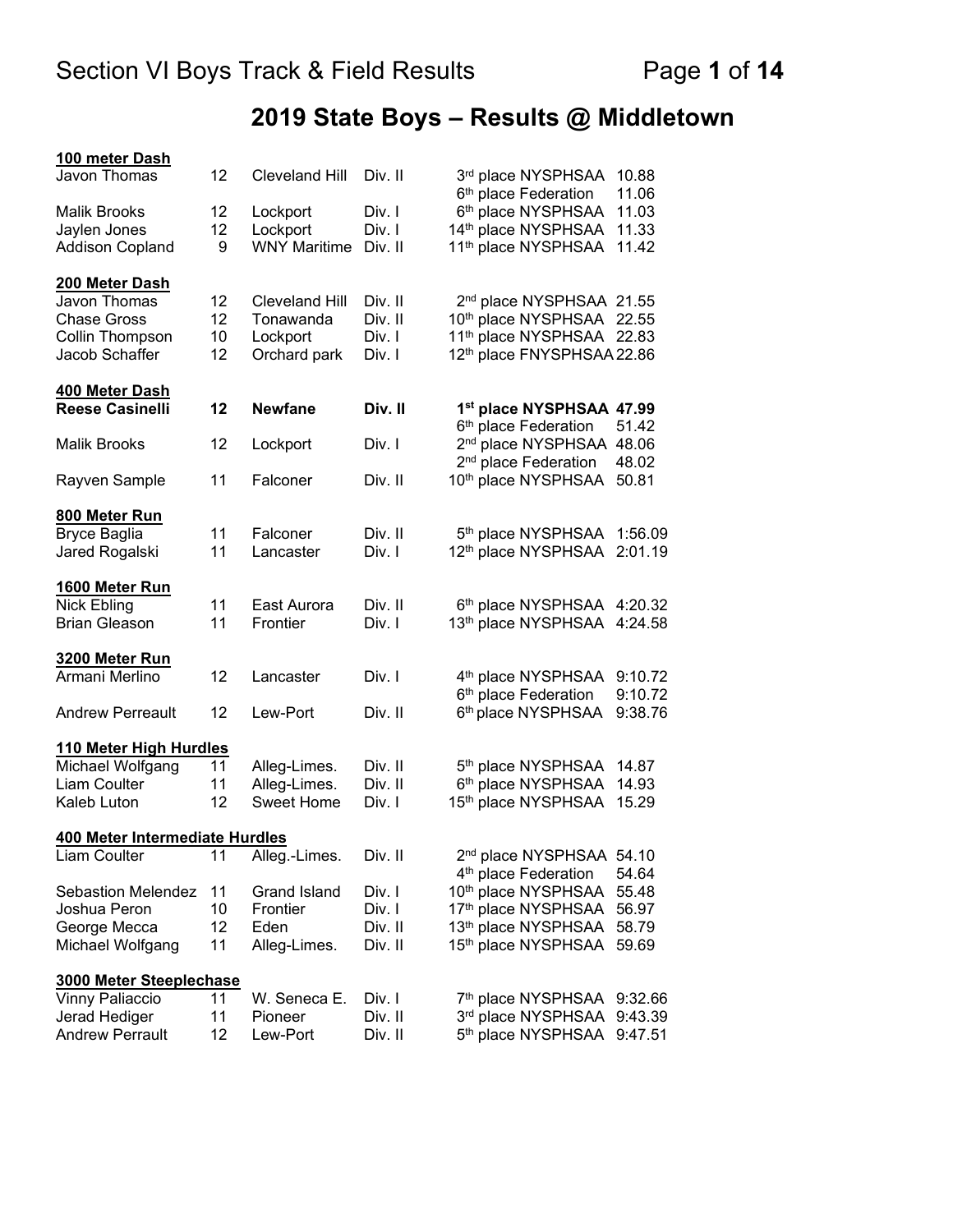# **2019 State Boys – Results @Middletown - Continued**

| <b>Pentathlon</b><br><b>John Swabik</b>                                  | 10       | <b>CSP</b>                       | Div. II            | 1 <sup>st</sup> place NYSPHSAA 3411 pts.                                                              |                                     |
|--------------------------------------------------------------------------|----------|----------------------------------|--------------------|-------------------------------------------------------------------------------------------------------|-------------------------------------|
| Michael Wolford                                                          | 12       | Lancaster                        | Div. I             | 2 <sup>nd</sup> place Federation<br>3rd place NYSPHSAA                                                | 3411 pts.<br>3197 pts.              |
| Robertino Mancabelli 11                                                  |          | <b>Orchard Park</b>              | Div. I             | 7th place NYSPHSAA<br>4 <sup>th</sup> place NYSPHSAA<br>8 <sup>th</sup> place Federation              | 3197 pts.<br>3180 pts.<br>3180 pts. |
| <b>Carson Crist</b>                                                      | 12       | Maple Grove                      | Div. II            | 6th place NYSPHSAA                                                                                    | 3004 pts.                           |
| <b>Long Jump</b><br>Nino Rivera                                          | 11       | <b>Orchard Park</b>              | Div. I             | 5 <sup>th</sup> place NYSPHSAA                                                                        | 22' 00.25"<br>21'08.00"             |
| Ngenda Elias<br><b>Miles Hunter</b>                                      | 12<br>12 | <b>McKinley</b><br>Tapestry      | Div. I<br>Div. II  | 7 <sup>th</sup> place Federation<br>8 <sup>th</sup> place NYSPHSAA<br>11 <sup>th</sup> place NYSPHSAA | 20' 10.75"<br>20' 04.25"            |
| <b>Triple Jump</b>                                                       |          |                                  |                    |                                                                                                       |                                     |
| Jake Kaminski<br>Kaleb Luton                                             | 12<br>12 | Cheektowaga<br><b>Sweet Home</b> | Div. II<br>Div. I  | 7th place NYSPHSAA 44' 04.50"<br>7th place NYSPHSAA 44' 00.50"                                        |                                     |
| <b>Shot Put</b><br>Jon Surdej                                            | 12       | Lancaster                        | Div. I             | 1st place NYSPHSAA 64' 04.00"<br>1 <sup>st</sup> place Federation                                     | 62' 08.25"                          |
| Jayden Dubard                                                            | 12       | Cheektowaga                      | Div. II            | 2nd place NYSPHSAA 55' 01.00"<br>6 <sup>th</sup> place Federation                                     | 52' 10.75"                          |
| <b>Discus</b><br>Jon Surdej                                              | 12       | Lancaster                        | Div. I             | 3rd place NYSPHSAA                                                                                    | 154' 11"                            |
| Solomon Shabazz<br>Jayden Dubard                                         | 12<br>12 | <b>Sweet Home</b><br>Cheektowaga | Div. I<br>Div. II  | 8 <sup>th</sup> place Federation<br>10th place NYSPHSAA<br>13th place NYSPHSAA                        | 132' 01"<br>142' 05"<br>124' 10"    |
| <b>High Jump</b>                                                         |          |                                  |                    |                                                                                                       |                                     |
| <b>Cameron Barmore</b>                                                   | 11       | <b>CSP</b>                       | Div. II            | 1 <sup>st</sup> place NYSPHSAA 6' 07"<br>2 <sup>nd</sup> place Federation                             | 6'07"                               |
| Jake Kaminski                                                            | 12       | Cheektowaga                      | Div. II            | 3rd place NYSPHSAA<br>8 <sup>th</sup> place Federation                                                | 6'05"<br>6'05"                      |
| Aiden Zerkowski<br><b>Grant Moore</b>                                    | 12<br>12 | Lancaster<br>Jamestown           | Div. I<br>Div. I   | 11 <sup>th</sup> place NYSPHSAA<br>18th place NYSPHSAA                                                | 6'05"<br>6'00"                      |
| <b>Pole Vault</b>                                                        |          |                                  |                    |                                                                                                       |                                     |
| Chris Kaszynski                                                          | 12       | Ken-West                         | Div. I             | 4 <sup>th</sup> place NYSPHSAA<br>8 <sup>th</sup> place Federation                                    | 14' 00"<br>14' 00"                  |
| Zach Nyhart<br>Justin Zimmerman                                          | 12<br>11 | Hamburg<br>East Aurora           | Div. I<br>Div. II  | 11 <sup>th</sup> place NYSPHSAA<br>6th place NYSPHSAA                                                 | 12' 06"<br>12' 06"                  |
| 4 x 100 Meter Relay<br>Lockport                                          |          |                                  | Div. I             | 9th place NYSPHSAA 42.80                                                                              |                                     |
| <b>Cleveland Hill</b><br>Cheektowaga                                     |          |                                  | Div. II<br>Div. II | 2 <sup>nd</sup> place NYSPHSAA 42.31<br>11th place NYSPHSAA 44.97                                     |                                     |
|                                                                          |          |                                  |                    |                                                                                                       |                                     |
| 4 x 400 Meter Relay<br>Lockport                                          |          |                                  | Div. I             | 7th place NYSPHSAA 3:20.70                                                                            |                                     |
| <b>Falconer</b>                                                          |          |                                  | Div. II            | 6 <sup>th</sup> place Federation<br>1st place NYSPHSAA 3:21.11                                        | 3:23.34                             |
| Austin Johns, Rayven Sample, Bryce Baglia, Collin Barmore<br>Cheektowaga |          |                                  | Div. II            | 12th place NYSPHSAA 3:28.90                                                                           |                                     |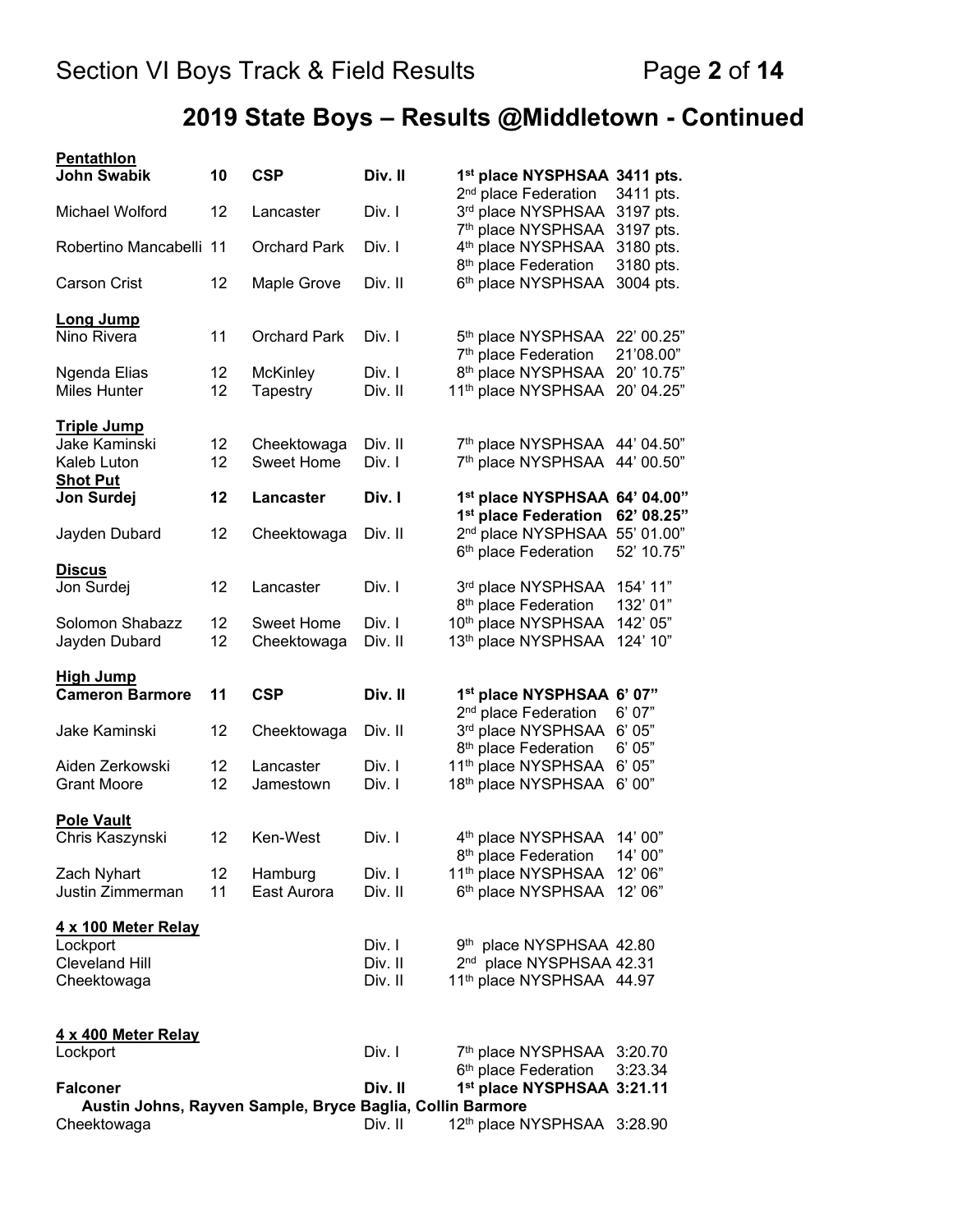## **2019 State Boys – Results @Middletown - Continued**

| 4 x 800 Meter Relay            |            |                                               |       |
|--------------------------------|------------|-----------------------------------------------|-------|
| Lewiston-Porter                | Div. II    | 3rd place NYSPHSAA 7:55.78                    |       |
| Frontier                       | Div. I     | 9th place NYSPHSAA 7:56.71                    |       |
| Randolph                       | Div. II    | 10th place NYSPHSAA 8:08.84                   |       |
| Falconer                       | Div. II    | 14th place NYSPHSAA 8:16.34                   |       |
|                                |            | New Section VI Records Set this Season - 2019 |       |
| 000 motor Dun Movenne Crubb 44 | $A$ malant | 2.07.01                                       | $C++$ |

| 800 meter Run Maxanna Grubb 11 |                        | <b>Amherst</b> | 2:07.94    | <b>State Meet</b>                                                                                |
|--------------------------------|------------------------|----------------|------------|--------------------------------------------------------------------------------------------------|
| 4x100 Relay                    |                        |                |            | Orchard Park – Jenna Crean, Leah Pasqualetti, Katelynn Hennessy, Sara Puskar 47.81<br>State Meet |
|                                | Shot Put Jon Surdej 12 | Lancaster      | 64' 10.25" | <b>Section VI Meet</b>                                                                           |

## **2018 State Boys – Results @ Cicero-North Syracuse**

| 100 meter Dash         |    |                       |         |                                   |         |
|------------------------|----|-----------------------|---------|-----------------------------------|---------|
| Javon Thomas           | 11 | <b>Cleveland Hill</b> | Div. II | 5 <sup>th</sup> place NYSPHSAA    | 10.89   |
| <b>Nathaniel Davis</b> | 12 | <b>Sweet Home</b>     | Div. I  | 3rd place NYSPHSAA                | 10.90   |
|                        |    |                       |         | 7 <sup>th</sup> place /Federation | 11.12   |
| Michael Allender       | 12 | Lew-Port              | Div. II | 6th place NYSPHSAA                | 11.06   |
| Jacob Maurino          | 12 | W. Seneca W.          | Div. I  | 16th place NYSPHSAA               | 11.26   |
| 200 Meter Dash         |    |                       |         |                                   |         |
| <b>Nathaniel Davis</b> | 12 | <b>Sweet Home</b>     | Div. I  | 3rd place NYSPHSAA                | 21.80   |
|                        |    |                       |         | 6 <sup>th</sup> place Federation  | 22.43   |
| Peter Borzillieri      | 12 | W.Seneca WestDiv. I   |         | 8 <sup>th</sup> place NYSPHSAA    | 22.41   |
| Javon Thomas           | 11 | <b>Cleveland Hill</b> | Div. II | 4 <sup>th</sup> place NYSPHSAA    | 22.03   |
| Michael Allender       | 12 | Lew-Port              | Div. II | 5 <sup>th</sup> place NYSPHSAA    | 22.66   |
| 400 Meter Dash         |    |                       |         |                                   |         |
| <b>Malik Brooks</b>    | 11 | Lockport              | Div. I  | 4 <sup>th</sup> place NYSPHSAA    | 49.00   |
|                        |    |                       |         | 7 <sup>th</sup> place Federation  | 49.19   |
| Seth Conner            | 12 | Cheektowaga           | Div. II | 2 <sup>nd</sup> place NYSPHSAA    | 49.14   |
|                        |    |                       |         | 8 <sup>th</sup> place Federation  | 54.09   |
| Collan Zimmerman       | 12 | East Aurora           | Div. II | 3rd place NYSPHSAA                | 50.82   |
| 800 Meter Run          |    |                       |         |                                   |         |
| Sebastian Melendez     | 10 | <b>Grand Island</b>   | Div. I  | 11 <sup>th</sup> place NYSPHSAA   | 1:57.07 |
| Josh Jeziorski         | 12 | Alden                 | Div. II | 9th place NYSPHSAA                | 1:57.81 |
|                        |    |                       |         |                                   |         |
| 1600 Meter Run         |    |                       |         |                                   |         |
| Cal Puskar             | 12 | <b>Orchard Park</b>   | Div. I  | 6th place NYSPHSAA                | 4:13.29 |
|                        |    |                       |         | 6 <sup>th</sup> place Federation  | 4:13.29 |
| <b>Michael Peppy</b>   | 12 | Maple Grove           | Div. II | 6th place NYSPHSAA                | 4:28.09 |
| 1600 Meter Run         |    |                       |         |                                   |         |
| Cal Puskar             | 12 | <b>Orchard Park</b>   | Div. I  | 6 <sup>th</sup> place NYSPHSAA    | 4:13.29 |
|                        |    |                       |         | 6 <sup>th</sup> place Federation  | 4:13.29 |
| <b>Michael Peppy</b>   | 12 | Maple Grove           | Div. II | 6th place NYSPHSAA                | 4:28.09 |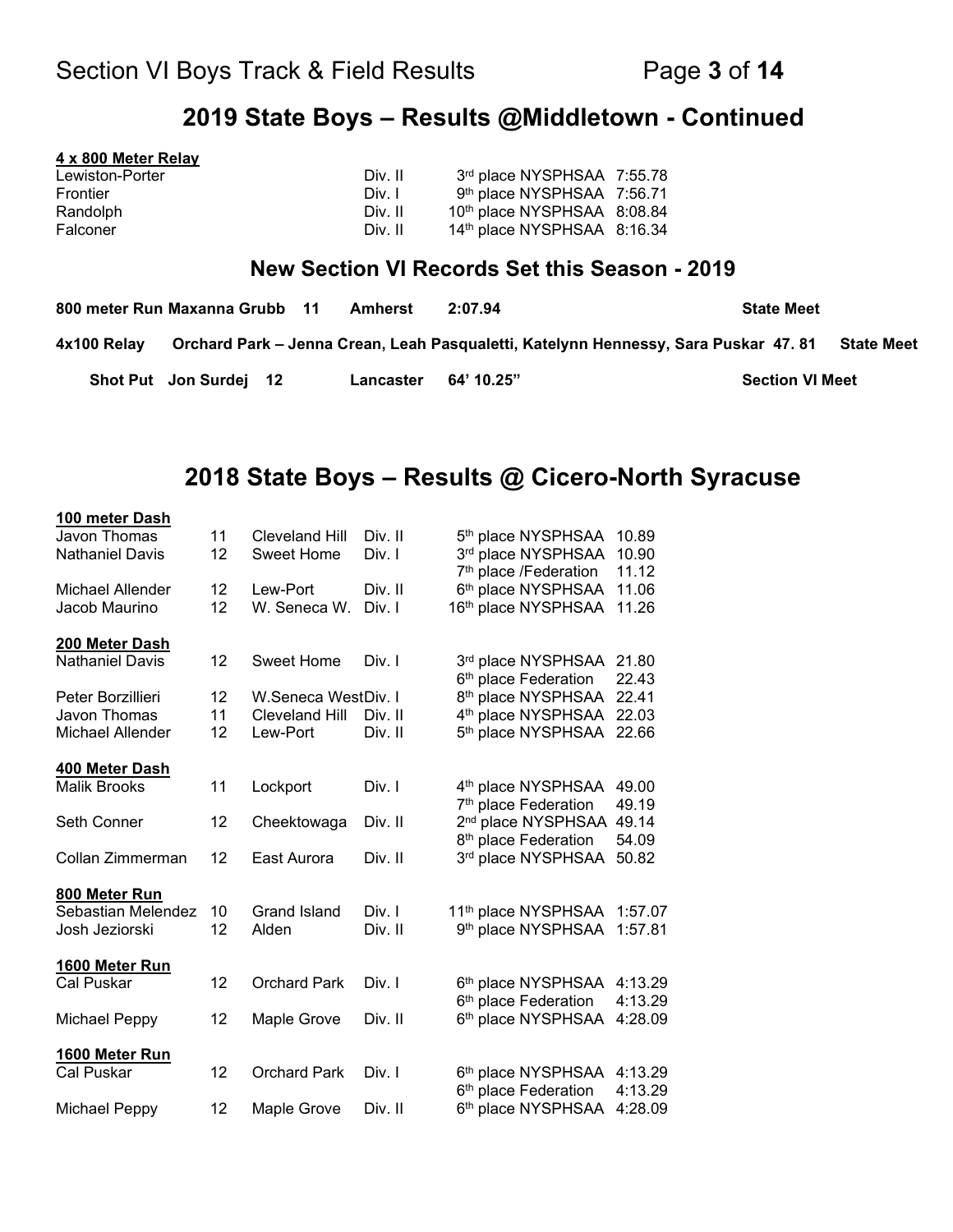# **2018 State Boys – Results @ Cicero-North Syracuse-Continued**

| 1600 Meter Run                       |    |                     |         |                                          |                            |  |
|--------------------------------------|----|---------------------|---------|------------------------------------------|----------------------------|--|
| Cal Puskar                           | 12 | <b>Orchard Park</b> | Div. I  | 6th place NYSPHSAA 4:13.29               |                            |  |
|                                      |    |                     |         | 6 <sup>th</sup> place Federation         | 4:13.29                    |  |
| <b>Michael Peppy</b>                 | 12 | Maple Grove         | Div. II | 6th place NYSPHSAA 4:28.09               |                            |  |
| <b>3200 Meter Run</b>                |    |                     |         |                                          |                            |  |
| <u>lan Russ</u>                      | 12 | <b>East Aurora</b>  | Div. II | 1st place NYSPHSAA 9:13.39               |                            |  |
|                                      |    |                     |         | 3rd place Federation                     | 9:13.39                    |  |
| <b>Michael Peppy</b>                 | 12 | Maple Grove         | Div. II | 2 <sup>nd</sup> place NYSPHSAA 9:25.96   |                            |  |
| Ryan Buzby                           | 12 | Grand Island        | Div. I  | 6th place NYSPHSAA 9:29.86               |                            |  |
|                                      |    |                     |         |                                          |                            |  |
| 110 Meter High Hurdles               |    |                     |         |                                          |                            |  |
| Michael Wolfgang                     | 10 | Alleg-Limes.        | Div. II | 6th place NYSPHSAA 15.04                 |                            |  |
| Max Bowden                           | 11 | Starpoint           | Div. II | 10th place NYSPHSAA 15.45                |                            |  |
| Mark Marrelli                        | 11 | Kenmore West Div. I |         | 11 <sup>th</sup> place NYSPHSAA 16.11    |                            |  |
|                                      |    |                     |         |                                          |                            |  |
| 400 Meter Intermediate Hurdles       |    |                     |         |                                          |                            |  |
| Joshua Peron                         | 9  | Frontier            | Div. I  | 9th place NYSPHSAA 56.60                 |                            |  |
| Liam Coulter                         | 10 | Alleg.-Limes.       | Div. II | 6th place NYSPHSAA 56.80                 |                            |  |
| Michael Wolfgang                     | 10 | Alleg-Limes.        | Div. II | 8th place NYSPHSAA 57.74                 |                            |  |
| <b>3000 Meter Steeplechase</b>       |    |                     |         |                                          |                            |  |
| <b>Andrew Perrault</b>               | 11 | Lew-Port            | Div. II | 4th place NYSPHSAA 9:45.84               |                            |  |
|                                      | 12 | <b>Grand Island</b> | Div. I  | 6th place NYSPHSAA 9:48.81               |                            |  |
| Ryan Buzby<br>Samuel Auernhamer      | 12 | Newfane             | Div. II | 8th place NYSPHSAA 9:57.82               |                            |  |
|                                      |    |                     |         |                                          |                            |  |
| <b>Pentathlon</b>                    |    |                     |         |                                          |                            |  |
| John Swabik                          | 9  | <b>CSP</b>          | Div. II | 2 <sup>nd</sup> place NYSPHSAA 3130 pts. |                            |  |
| <b>Carson Crist</b>                  | 11 | Maple Grove         | Div. II | 8 <sup>th</sup> place NYSPHSAA 2839 pts. |                            |  |
| Jameson Reid                         | 11 | Will East           | Div. I  | <b>DNF</b>                               |                            |  |
|                                      |    |                     |         |                                          |                            |  |
| <b>Long Jump</b>                     |    |                     |         |                                          |                            |  |
| Shevaughn Allen                      | 11 | <b>JFK</b>          | Div. II | 3rd place NYSPHSAA 22' 10 1/2"           |                            |  |
|                                      |    | Sweet Home.         |         | 6 <sup>th</sup> place Federation         | $20'$ 10 $\frac{1}{2}$     |  |
| <b>Nathaniel Davis</b>               | 12 |                     | Div. I  | 6th place NYSPHSAA 22'                   | $8\frac{3}{4}$ "           |  |
| Peter Borzillieri                    | 12 | W.Seneca WestDiv. I |         | 10th place NYSPHSAA 21'                  | $7\frac{3}{4}$             |  |
| Josh Jeziorski                       | 12 | Alden               | Div. II | 10th place NYSPHSAA 21'                  | 0"                         |  |
| <b>Triple Jump</b>                   |    |                     |         |                                          |                            |  |
| Shevaughn Allen                      | 11 | <b>JFK</b>          | Div. II | 3rd place NYSPHSAA 47' 11"               |                            |  |
|                                      |    |                     |         | 7 <sup>th</sup> Federation               | 37'<br>- 5"                |  |
| Kaleb Luton                          | 11 | <b>Sweet Home</b>   | Div. I  | 7th place NYSPHSAA 44' 8"                |                            |  |
|                                      |    |                     |         |                                          |                            |  |
| <b>Shot Put</b><br><b>Jon Sundej</b> | 11 | <b>Lancaster</b>    | Div. I  | 1st place NYSPHSAA 58' 7"                |                            |  |
|                                      |    |                     |         | 1 <sup>st</sup> place Federation 60'     | $8\frac{1}{4}$             |  |
| Andy Pietrantoni                     | 11 | Lancaster           | Div. I  | 3rd place NYSPHSAA 51'                   | 4"                         |  |
|                                      |    |                     |         | 6 <sup>th</sup> place Federation         | 52'<br>6"                  |  |
| Mike Parisse                         | 12 | Starpoint           | Div. II | 7th place NYSPHSAA 50' 6 3/4"            |                            |  |
| Art Jordan                           | 12 | Cheektowaga         | Div. II | 9 <sup>th</sup> place NYSPHSAA 48'       | $2\frac{1}{2}$             |  |
|                                      |    |                     |         |                                          |                            |  |
| <u>Discus</u>                        |    |                     |         |                                          |                            |  |
| Joseph Castoire                      | 12 | W. Seneca West      |         | Div. I                                   | 9th place NYSPHSAA 144' 2" |  |
| Andy Pietrantoni                     | 11 | Lancaster           | Div. I  | 10th place NYSPHSAA 136' 4"              |                            |  |
| Art Jordan                           | 12 | Cheektowaga         | Div. II | 9th place NYSPHSAA 127' 5"               |                            |  |
|                                      |    |                     |         |                                          |                            |  |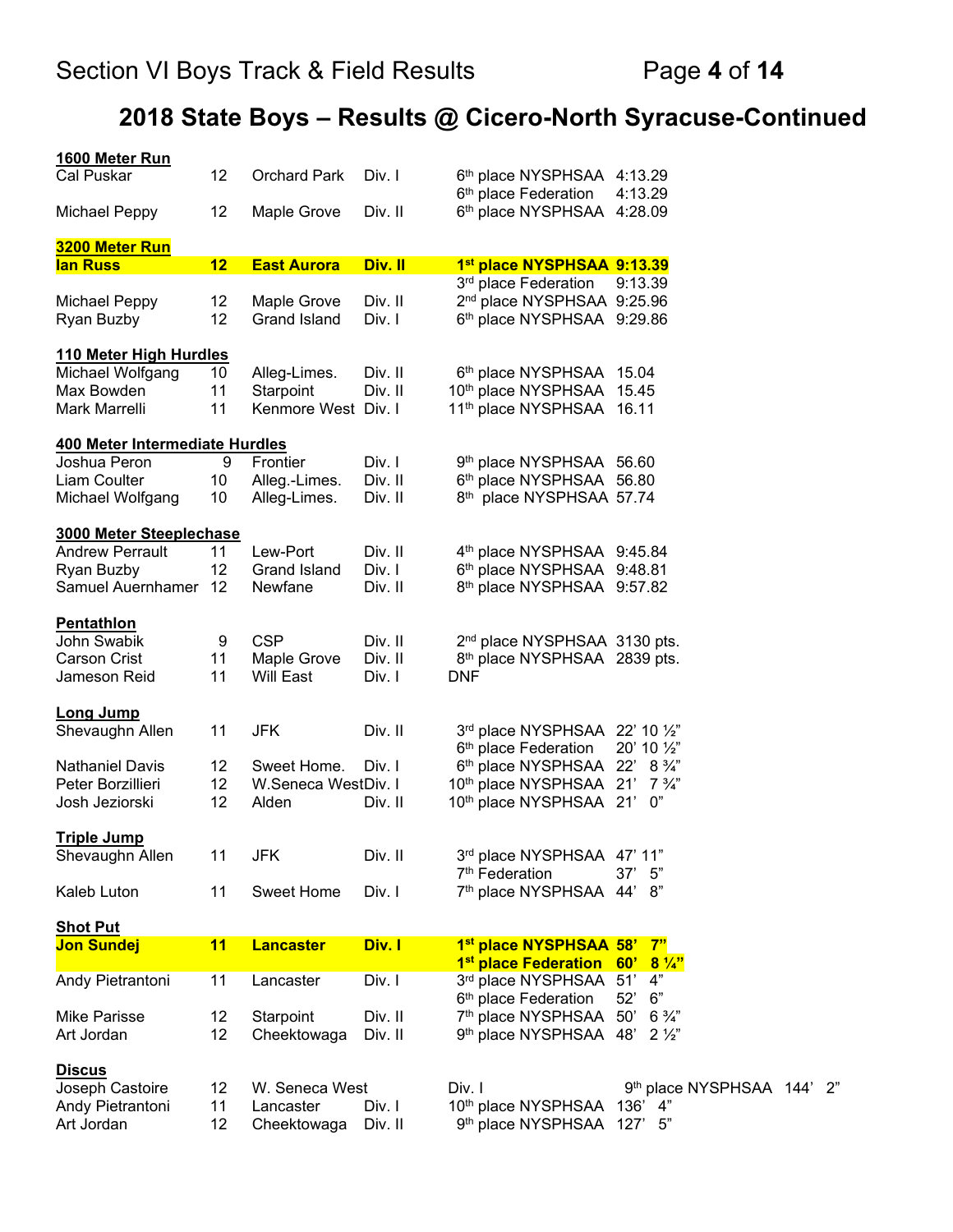# **2018 State Boys – Results @ Cicero-North Syracuse-Continued**

| 12 |                   |                                    | Div. I                                 |                                                       |                                                                                                                                                                                                                                                                                                                                                                              | 2"                      |
|----|-------------------|------------------------------------|----------------------------------------|-------------------------------------------------------|------------------------------------------------------------------------------------------------------------------------------------------------------------------------------------------------------------------------------------------------------------------------------------------------------------------------------------------------------------------------------|-------------------------|
| 11 | Lancaster         | Div. I                             | 10th place NYSPHSAA                    | 136'<br>4"                                            |                                                                                                                                                                                                                                                                                                                                                                              |                         |
| 12 | Cheektowaga       | Div. II                            | 9 <sup>th</sup> place NYSPHSAA         | 127'5''                                               |                                                                                                                                                                                                                                                                                                                                                                              |                         |
|    |                   |                                    |                                        |                                                       |                                                                                                                                                                                                                                                                                                                                                                              |                         |
|    |                   | Div. II                            |                                        | 4"                                                    |                                                                                                                                                                                                                                                                                                                                                                              |                         |
| 11 |                   | Div. I                             |                                        | 2"                                                    |                                                                                                                                                                                                                                                                                                                                                                              |                         |
| 12 |                   | Div. II                            |                                        | 5'<br>6"                                              |                                                                                                                                                                                                                                                                                                                                                                              |                         |
| 12 | <b>Sweet Home</b> | Div. I                             |                                        | NΗ                                                    |                                                                                                                                                                                                                                                                                                                                                                              |                         |
|    |                   |                                    |                                        |                                                       |                                                                                                                                                                                                                                                                                                                                                                              |                         |
| 12 | Olean             | Div. II                            |                                        | $14'$ 0"                                              |                                                                                                                                                                                                                                                                                                                                                                              |                         |
| 12 |                   |                                    |                                        | NΗ                                                    |                                                                                                                                                                                                                                                                                                                                                                              |                         |
| 12 | Wilson            | Div. II                            |                                        | <b>NH</b>                                             |                                                                                                                                                                                                                                                                                                                                                                              |                         |
|    |                   |                                    |                                        |                                                       |                                                                                                                                                                                                                                                                                                                                                                              |                         |
|    |                   | Div. I                             |                                        |                                                       |                                                                                                                                                                                                                                                                                                                                                                              |                         |
|    |                   |                                    | 2 <sup>nd</sup> place Federation       | 42.44                                                 |                                                                                                                                                                                                                                                                                                                                                                              |                         |
|    |                   | Div. II                            |                                        |                                                       |                                                                                                                                                                                                                                                                                                                                                                              |                         |
|    |                   |                                    |                                        |                                                       |                                                                                                                                                                                                                                                                                                                                                                              |                         |
|    |                   | Div. II                            |                                        |                                                       |                                                                                                                                                                                                                                                                                                                                                                              |                         |
|    |                   |                                    |                                        |                                                       |                                                                                                                                                                                                                                                                                                                                                                              |                         |
|    |                   | Div. II                            |                                        |                                                       |                                                                                                                                                                                                                                                                                                                                                                              |                         |
|    |                   | Div. I                             |                                        |                                                       |                                                                                                                                                                                                                                                                                                                                                                              |                         |
|    |                   |                                    |                                        |                                                       |                                                                                                                                                                                                                                                                                                                                                                              |                         |
|    |                   | Div. I                             |                                        |                                                       |                                                                                                                                                                                                                                                                                                                                                                              |                         |
|    |                   | Div. II                            |                                        |                                                       |                                                                                                                                                                                                                                                                                                                                                                              |                         |
|    |                   | Div. II                            |                                        |                                                       |                                                                                                                                                                                                                                                                                                                                                                              |                         |
|    | 10                | Clymer<br>W. Seneca E.<br>Lew-Port | W. Seneca West<br>Niagara Wheat Div. I | 17th place NYSPHSAA<br>4 <sup>th</sup> place NYSPHSAA | 3rd place NYSPHSAA 6'<br>11 <sup>th</sup> place NYSPHSAA 6'<br>2 <sup>nd</sup> place NYSPHSAA 42.43<br>1st place NYSPHSAA 43.00<br>Chris Diem, Aaron Whaler, D'Mario Grant, Javon Thomas<br>5th place NYSPHSAA 43.87<br>4th place NYSPHSAA 3:27.64<br>10th place NYSPHSAA 3:29.25<br>11th place NYSPHSAA 8:05.61<br>4th place NYSPHSAA 8:07.67<br>7th place NYSPHSAA 8:13.99 | 9th place NYSPHSAA 144' |

## **New Section VI Records Set this Season - 2018**

| 3200 meter Run                                                    | 9:00.97 | <b>lan Russ</b>               | <b>East Aurora</b> | <b>Invitational Meet</b> |
|-------------------------------------------------------------------|---------|-------------------------------|--------------------|--------------------------|
| 4x800 Relay<br>9:10.58                                            |         | <b>East Aurora State meet</b> |                    |                          |
| Ava Danieu, Megan McLaughlin, Maggie McLaughlin, Molly McLaughlin |         |                               |                    |                          |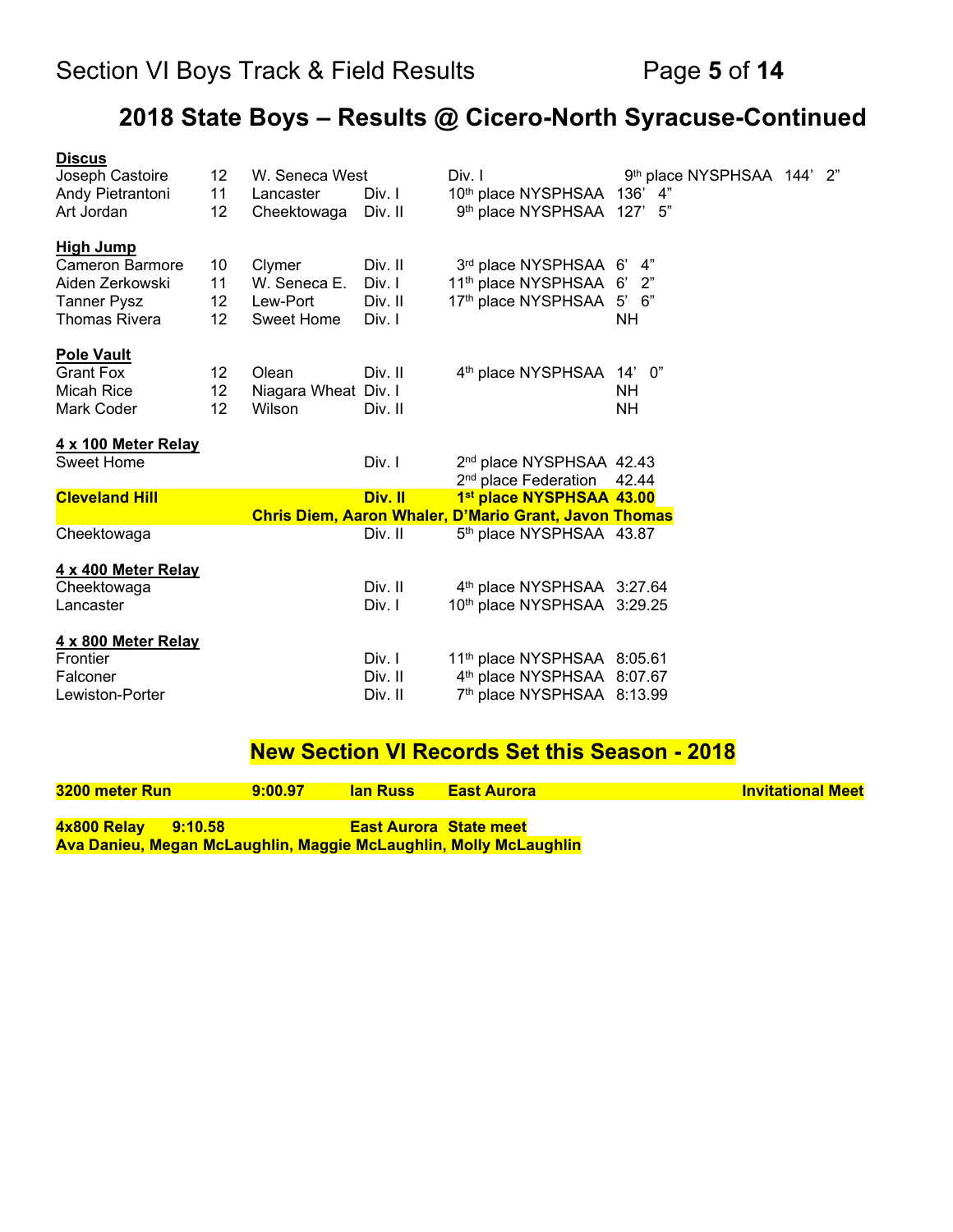# **2017 Boys – Results@ Union Endicott**

| Daniel Sudyn                                                                                | $12 \overline{ }$       | W. Seneca W. Div. I                                |                                        | 2 <sup>nd</sup> Federation<br>10th place NYSPHSAA 42' 10 1/2"                                                 | 45' 11"                                    |
|---------------------------------------------------------------------------------------------|-------------------------|----------------------------------------------------|----------------------------------------|---------------------------------------------------------------------------------------------------------------|--------------------------------------------|
| <u>Triple Jump</u><br><b>Shevaughn Allen</b>                                                | 11                      | <b>JFK</b>                                         | Div. II                                | 1st place NYSPHSAA 47'                                                                                        | $\frac{1}{4}$                              |
| <b>Long Jump</b><br>Shevaughn Allen<br>Daniel Sudyn                                         | 11<br>12                | <b>JFK</b><br>W. Seneca W.                         | Div. II<br>Div. I                      | 7 <sup>th</sup> place NYSPHSAA 20'<br>13th place NYSPHSAA 19'                                                 | 6"<br>$5\frac{1}{2}$                       |
| <b>Pentathlon</b><br><b>Justin Svetz</b><br>Jahlel St. John                                 | 12<br>12 <sup>2</sup>   | <b>CSP</b><br>Kenmore West Div. I                  | Div. II                                | 5th place NYSPHSAA 2908 pts.<br><b>DNF</b>                                                                    |                                            |
| 3000 Meter Steeplechase<br><b>Andrew Perrault</b><br>Harrison Higgins                       | 12<br>12                | Lew-Port<br>Wmsvl. South                           | Div. II<br>Div. I                      | 3rd place NYSPHSAA<br>10th place NYSPHSAA 10:09.29                                                            | 9:55.59                                    |
| 400 Meter Intermediate Hurdles<br>Jake Thorp<br><b>Anton Kunnas</b>                         | 12<br>$12 \overline{ }$ | Southwestern<br>N. Tonawanda                       | Div. II<br>Div. I                      | 8th place NYSPHSAA 58.09<br>8th place NYSPHSAA 58.82                                                          |                                            |
| 110 Meter High Hurdles<br>Shevaughn Allen<br>Roshain Wallace                                | 11<br>12                | <b>JFK</b><br>Niagara Falls                        | Div. II<br>Div. I                      | 7 <sup>th</sup> place NYSPHSAA                                                                                | 15.96<br><b>DNF</b>                        |
| Cal Puskar                                                                                  | 11                      | <b>Orchard Park</b>                                | Div. I                                 | 8 <sup>th</sup> place Federation<br>13th place NYSPHSAA 9:41.64                                               | 9:25.79                                    |
| 3200 Meter Run<br>lan Russ                                                                  | 11                      | East Aurora                                        | Div. II                                | 2 <sup>nd</sup> place NYSPHSAA 9:25.79                                                                        |                                            |
| 1600 Meter Run<br><b>Michael Peppy</b><br><b>Chris Nowak</b>                                | 11<br>12                | Maple Grove<br><b>Sweet Home</b>                   | Div. II<br>Div. I                      | 8th place NYSPHSAA 4:32.97<br>9th place NYSPHSAA 4:26.34                                                      |                                            |
| <b>Trey Rees</b>                                                                            | 12                      | Wilson                                             | Div. II                                | 5 <sup>th</sup> place Federation<br>10th place NYSPHSAA                                                       | 1:54.67<br>2:04.81                         |
| 800 Meter Run<br>Connor Doran                                                               | 12                      | Lockport                                           | Div. I                                 | 4th place NYSPHSAA 1:54.67                                                                                    |                                            |
| Seth Conner                                                                                 | 11                      | Cheektowaga                                        | Div. II                                | 6 <sup>th</sup> place Federation<br>9th place NYSPHSAA 51.82                                                  | 48.60                                      |
| 400 Meter Dash<br><b>Tresten White</b>                                                      | 11                      | Lockport                                           | Div. I                                 |                                                                                                               | 4th place NYSPHSAA 47.81 Section VI Record |
| Jalin Cooper<br><b>Christian Snell</b>                                                      | 11<br>11                | Medina<br>Alden                                    | Div. II<br>Div. II                     | 3rd place NYSPHSAA 22.38<br>4th place NYSPHSAA 22.50                                                          |                                            |
| <b>200 Meter Dash</b><br><b>Nathaniel Davis</b>                                             | 11                      | <b>Sweet Home</b>                                  | Div. I                                 | 3rd place NYSPHSAA 21.59<br>1 <sup>st</sup> place Federation 21.55                                            |                                            |
| 100 meter Dash<br>Rodney Corbin<br>Jacob Maurino<br>Jalin Cooper<br><b>Michael Allender</b> | 12<br>11<br>11<br>11    | Wmsvl. North<br>W. Seneca W.<br>Medina<br>Lew-Port | Div. I<br>Div. I<br>Div. II<br>Div. II | 9th place NYSPHSAA 11.40<br>12th place NYSPHSAA 11.46<br>4th place NYSPHSAA 11.30<br>5th place NYSPHSAA 11.28 |                                            |
|                                                                                             |                         |                                                    |                                        |                                                                                                               |                                            |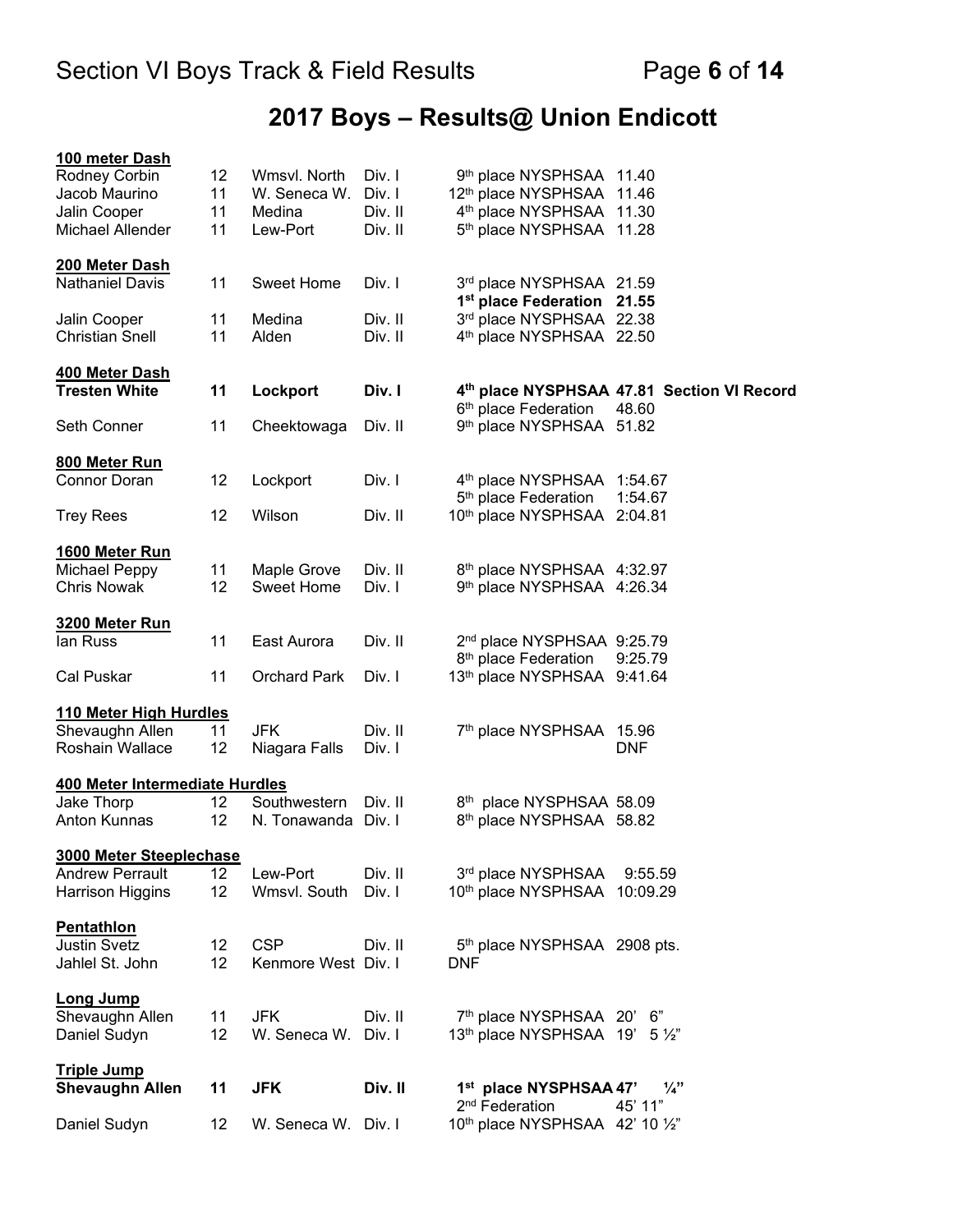## Section VI Boys Track & Field Results Page **7** of **14 2017 Boys – Results@ Union Endicott- Continued**

| <b>Shot Put</b>                |    |                      |                   |                                                                        |                                                                |
|--------------------------------|----|----------------------|-------------------|------------------------------------------------------------------------|----------------------------------------------------------------|
| Jon Sundej                     | 10 | Lancaster            | Div. I            | 4 <sup>th</sup> place NYSPHSAA 55'<br>5 <sup>th</sup> place Federation | $7\frac{3}{4}$<br>52'<br>$8\frac{1}{4}$                        |
| Mark Thomas                    | 12 | Wmsvl. South         | Div. I            | 6 <sup>th</sup> place NYSPHSAA<br>6 <sup>th</sup> place Federation     | 52' 7 3/4"<br>52' 6"                                           |
| Art Jordan                     | 11 | Cheektowaga          | Div. II           | 7th place NYSPHSAA 50' 10"                                             |                                                                |
| <b>Discus</b>                  |    |                      |                   |                                                                        |                                                                |
| Paul Kemsley                   | 12 | Lancaster            | Div. I            | 1st place NYSPHSAA<br>1 <sup>st</sup> place Federation                 | 0"<br>180'<br>175'<br>3"                                       |
| Dylan Perlino                  | 12 | Holland              | Div. II           | 6th place NYSPHSAA 153' 3"                                             |                                                                |
| Sean Mcgee                     | 11 | <b>JFK</b>           | Div. II           | 4 <sup>th</sup> place NYSPHSAA Foul                                    |                                                                |
| <b>High Jump</b>               |    |                      |                   |                                                                        |                                                                |
| Dom Farszmil                   | 12 | W. Seneca E.         | Div. I            | 8 <sup>th</sup> place NYSPHSAA 6'                                      | - 2"                                                           |
| Mitch Padilla                  | 12 | Maple Grove          | Div. I            | 11 <sup>th</sup> place NYSPHSAA 6'                                     | 0"                                                             |
| <b>Cameron Barmore</b>         | 9  | Clymer               | Div. II           | 13th place NYSPHSAA 5' 10"                                             |                                                                |
| <b>Pole Vault</b>              |    |                      |                   |                                                                        |                                                                |
| Anton Kunnas                   | 12 | N. Tonawanda Div. II |                   | 1st place NYSPHSAA                                                     | 6"<br>15'                                                      |
|                                |    |                      |                   | 1 <sup>st</sup> place Federation                                       | 15'<br>6"                                                      |
| Mark Coder                     | 11 | Wilson               | Div. II           | 10th place NYSPHSAA 12'                                                | 6"                                                             |
| 4 x 100 Meter Relay            |    |                      |                   |                                                                        |                                                                |
| <b>Sweet Home</b>              |    |                      | Div. I            | 1st place Federation 41.66                                             | 1st place NYSPHSAA 41.36 - Section VI Record                   |
|                                |    |                      |                   |                                                                        | Anthony Williams, Eric Johnson, Thomas Rivera, Nathaniel Davis |
| Niagara Falls                  |    |                      | Div. I            | 3rd place NYSPHSAA 42.12                                               |                                                                |
|                                |    |                      |                   | 5 <sup>th</sup> place Federation                                       | 42.58                                                          |
| Alden                          |    |                      | Div. II           | 3rd place NYSPHSAA 43.70                                               |                                                                |
| Cheektowaga                    |    |                      | Div. II           | 13th place NYSPHSAA 49.36                                              |                                                                |
| 4 x 400 Meter Relay            |    |                      |                   |                                                                        |                                                                |
| <b>Sweet Home</b>              |    |                      | Div. I            | 10th place NYSPHSAA 3:25.97                                            |                                                                |
| Cheektowaga                    |    |                      | Div. II           | 11th place NYSPHSAA 3:36.31                                            |                                                                |
| <u>4 x 800 Meter Relay</u>     |    |                      |                   |                                                                        |                                                                |
| East Aurora                    |    |                      | Div. II           | 3rd place NYSPHSAA 8:03.64                                             |                                                                |
| <b>Orchard Park</b><br>Dunkirk |    |                      | Div. I<br>Div. II | 10th place NYSPHSAA 8:08.59<br>5th place NYSPHSAA 8:13.99              |                                                                |
|                                |    |                      |                   |                                                                        |                                                                |

#### **New Section VI Records 2017 - Set this Season**

| 4 x 100 Relay 41.36 |                   | Sweet Home Anthony Williams, Eric Johnson, Thomas Rivera, Nathaniel Davis State Meet |                   |                     |       |
|---------------------|-------------------|--------------------------------------------------------------------------------------|-------------------|---------------------|-------|
| 400 meter Dash      | 47.81             | <b>Tresten White</b>                                                                 |                   | <b>Orchard Park</b> | State |
| <b>Meet</b>         |                   |                                                                                      |                   |                     |       |
| 400 meter Dash      | 54.59 Jenna Crean | <b>Orchard Park</b>                                                                  | <b>State Meet</b> |                     |       |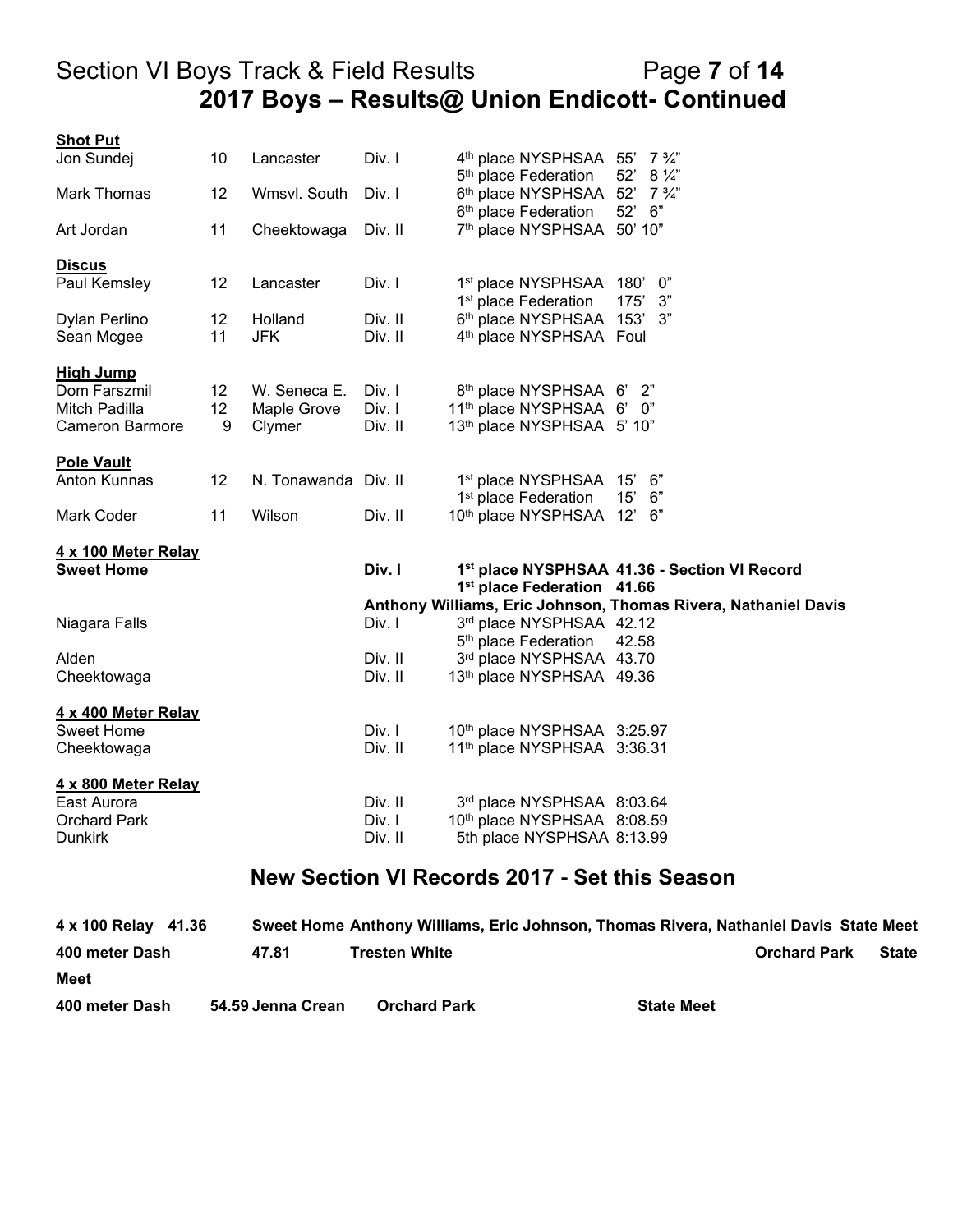# **2016 Boys – State Results**

| 100 meter Dash                                  |                 |                      |         |                                                                       |                    |         |
|-------------------------------------------------|-----------------|----------------------|---------|-----------------------------------------------------------------------|--------------------|---------|
| Lavette Warren                                  | 12              | Lockport             | Div. I  | 9 <sup>th</sup> place NYSPHSAA                                        |                    | 10.94   |
| <b>Rodney Corbin</b>                            | 11              | <b>Will North</b>    | Div. I  | 3 <sup>rd</sup><br>place NYSPHSAA                                     |                    | 10.95   |
| Jalin Cooper                                    | 10              | Medina               | Div. II | 6 <sup>th</sup><br>place NYSPHSAA                                     |                    | 11.13   |
| Alex Dildy                                      | 11              | <b>Bennett</b>       | Div. II | $10^{\text{th}}$<br>place NYSPHSAA                                    |                    | 11.23   |
| 200 Meter Dash                                  |                 |                      |         |                                                                       |                    |         |
| <b>Nathaniel Davis</b>                          | 10              | Sweet Home           | Div. I  | 3 <sup>rd</sup><br>place NYSPHSAA                                     | 22.00              |         |
|                                                 |                 |                      |         | 4 <sup>th</sup><br>place Federation                                   | 21.89              |         |
| <b>Christian Snell</b>                          | 10              | Alden                | Div. II | 6 <sup>th</sup><br>place NYSPHSAA                                     |                    | 22.71   |
| Jalin Cooper                                    | 10              | Medina               | Div. II | place NYSPHSAA<br>14 <sup>th</sup>                                    |                    | 23.67   |
| 400 Meter Dash                                  |                 |                      |         |                                                                       |                    |         |
| <b>Tresten White</b>                            | 11              | Lockport             | Div. I  | 2 <sup>nd</sup> place NYSPHSAA                                        |                    | 48.55   |
|                                                 |                 |                      |         | 2 <sup>nd</sup><br>place Federation                                   |                    | 48.32   |
| Cody Sikora                                     | 12 <sup>2</sup> | N. TonawandaDiv. I   |         | $12^{\text{th}}$<br>place NYSPHSAA                                    |                    | 50.43   |
| Alonzo Rodriguez-Spencer 12 Cheektowaga Div. II |                 |                      |         | place NYSPHSAA<br>$10^{\text{th}}$                                    | 50.94              |         |
| Josh Peterson                                   | 12              | Frewsburg            | Div. II | $11^{\text{th}}$<br>place NYSPHSAA                                    |                    | 50.99   |
| 800 Meter Run                                   |                 |                      |         |                                                                       |                    |         |
| <b>Owen Barber</b>                              | 12              | Alleg.-Limes. Div. I |         | 1st place NYSPHSAA                                                    | 1:54.38            |         |
|                                                 |                 |                      |         | 4 <sup>th</sup> place Federation                                      | 1:54.38            |         |
| Matt McLaughlin                                 | 12              | East Aurora          | Div. II | 2 <sup>nd</sup> place NYSPHSAA                                        |                    | 1:54.68 |
|                                                 |                 |                      |         | 6 <sup>th</sup><br>place Federation                                   | 1:54.68            |         |
| <b>Connor Doran</b>                             | 11              | Lockport             | Div. I  | 8 <sup>th</sup> place NYSPHSAA                                        |                    | 1:57.63 |
| 1600 Meter Run                                  |                 |                      |         |                                                                       |                    |         |
| <b>Steve Neumaier</b>                           | 12              | <b>Lancaster</b>     | Div. I  | 1 <sup>st</sup> place NYSPHSAA<br>place Federation<br>3 <sup>rd</sup> | 4:13.71<br>4:13.71 |         |
| Frank Zuroski                                   | 12              | Maple Grove          | Div. II | $10^{\text{th}}$<br>place NYSPHSAA                                    |                    | 4:32.34 |
|                                                 |                 |                      |         |                                                                       |                    |         |
| 3200 Meter Run                                  |                 |                      |         |                                                                       |                    |         |
| Kenny Vasbinder                                 | 12              | East Aurora          | Div. II | 6 <sup>th</sup> place NYSPHSAA                                        | 9:19.24            |         |
| <b>Chris Nowak</b>                              | 11              | <b>Sweet Home</b>    | Div. I  | $10^{\text{th}}$<br>place NYSPHSAA                                    |                    | 9:38.22 |
| 110 Meter High Hurdles                          |                 |                      |         |                                                                       |                    |         |
| AJ Perlino                                      | 12              | Holland              | Div. II | 10th place NYSPHSAA                                                   |                    | 16.24   |
| Roshain Wallace                                 | 11              | Niagara Falls Div. I |         | <b>DNF</b>                                                            |                    |         |
| 400 Meter Intermediate Hurdles                  |                 |                      |         |                                                                       |                    |         |
| <b>Zachary Jones</b>                            | 12              | <b>Holland</b>       | Div. II | 1 <sup>st</sup> place NYSPHSAA                                        | 55.04              |         |
|                                                 |                 |                      |         | 4 <sup>th</sup> place Federation                                      | 53.79              |         |
| <b>Kellen Martin</b>                            | 11              | Catt-LV              | Div. II | 6th place NYSPHSAA                                                    |                    | 57.30   |
| <b>Adam Perilli</b>                             | 11              | Lockport             | Div. I  | 12 <sup>th</sup> place NYSPHSAA                                       |                    | 58.15   |
| 3000 Meter Steeplechase                         |                 |                      |         |                                                                       |                    |         |
| Owen Barber                                     | 12              | Clymer               | Div. II | 4 <sup>th</sup> place NYSPHSAA                                        |                    | 9:32.19 |
| <b>Matt Mercer</b>                              | 12              | Orchard Park         | Div. I  | 9 <sup>th</sup> place NYSPHSAA                                        |                    | 9:32.77 |
| TJ Murray                                       | 12              | East Aurora          | Div. I  | 7 <sup>th</sup> place NYSPHSAA                                        |                    | 9:49.34 |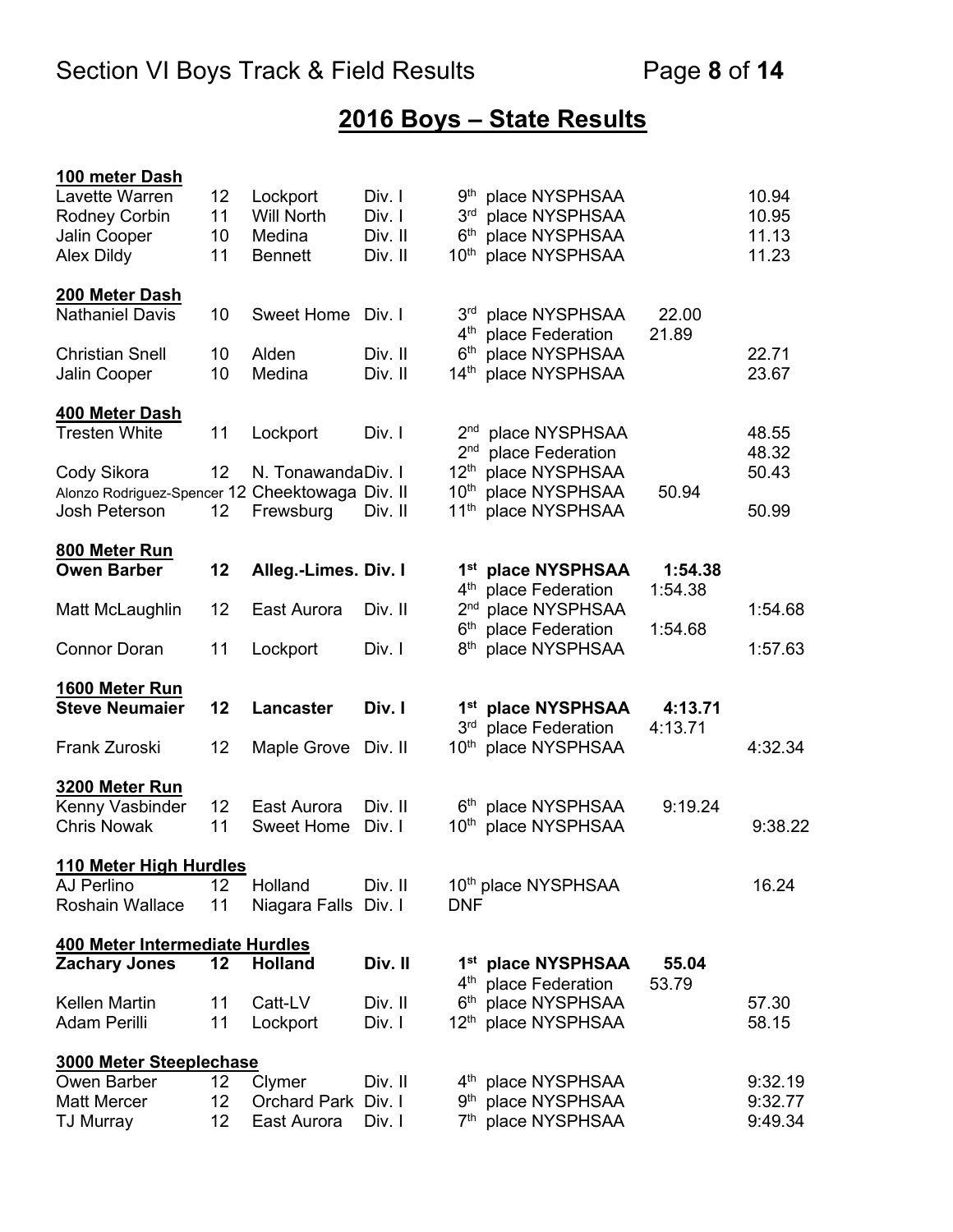## Section VI Boys Track & Field Results Page **9** of **14 2016 Boys – State Results- Continued**

| Pentathlon                          |          |                                |                    |                                    |                                                                    |                       |                                                  |
|-------------------------------------|----------|--------------------------------|--------------------|------------------------------------|--------------------------------------------------------------------|-----------------------|--------------------------------------------------|
| Mitch Sandburg                      | 12       | Maple Grove                    | Div. II            |                                    | 6th place NYSPHSAA                                                 | 3104 pts.             |                                                  |
| <b>Justin Svetz</b>                 | 11       | <b>CSP</b>                     | Div. II            | 7 <sup>th</sup>                    | place NYSPHSAA                                                     |                       | 3068 pts.                                        |
| <b>TJ Kmitch</b>                    | 11       | Lake Shore                     | Div. I             | $10^{\sf th}$                      | place NYSPHSAA                                                     |                       | 2905 pts.                                        |
| <b>Long Jump</b>                    |          |                                |                    |                                    |                                                                    |                       |                                                  |
| Peter Borzillieri                   | 10       | W. Seneca W. Div. I            |                    |                                    | 6 <sup>th</sup> place NYSPHSAA                                     |                       | $22'$ $\frac{1}{2}$                              |
| Zachary Jones<br><b>Caleb Hibit</b> | 12<br>12 | Holland<br>Catt-LV             | Div. II<br>Div. II |                                    | 7 <sup>th</sup> place NYSPHSAA<br>9 <sup>th</sup> place NYSPHSAA   |                       | $21'$ 6 $\frac{3}{4}''$<br>21'<br>$5\frac{1}{4}$ |
|                                     |          |                                |                    |                                    |                                                                    |                       |                                                  |
| <b>Triple Jump</b>                  |          |                                |                    |                                    |                                                                    |                       |                                                  |
| <b>Caleb Hibit</b>                  | 12<br>12 | Catt-LV<br>Orchard Park Div. I | Div. II            | Foul                               | 11 <sup>th</sup> place NYSPHSAA                                    |                       | 42' $5\frac{1}{2}$ "                             |
| <b>Brady Jensen</b>                 |          |                                |                    |                                    |                                                                    |                       |                                                  |
| <b>Shot Put</b>                     |          |                                |                    |                                    |                                                                    |                       |                                                  |
| <b>Colin Blair</b>                  | 12       | Lancaster                      | Div. I             |                                    | 1st place NYSPHSAA<br>1 <sup>st</sup> place Federation             | 62' 6 1/4"            | 62'<br>$4\frac{1}{4}$                            |
| Sam Wray                            | 12       | Starpoint                      | Div. I             | 3 <sup>rd</sup>                    | place NYSPHSAA                                                     | 55'<br>3"             |                                                  |
|                                     |          |                                |                    | 8 <sup>th</sup>                    | place Federation                                                   | $52'$ 4 $\frac{3}{4}$ |                                                  |
| Leyton Miner                        | 12       | Alden                          | Div. II            | 8 <sup>th</sup>                    | place NYSPHSAA                                                     |                       | 48"<br>$9\frac{1}{2}$                            |
|                                     |          |                                |                    |                                    |                                                                    |                       |                                                  |
| <b>Discus</b>                       |          |                                |                    |                                    |                                                                    |                       |                                                  |
| <b>Sam Wray</b>                     | 10       | <b>Starpoint</b>               | Div. I             |                                    | 1 <sup>st</sup> place NYSPHSAA<br>1 <sup>st</sup> place Federation | 181' 11"              | 193' 8" - State                                  |
| <b>Meet Record</b>                  |          |                                |                    |                                    |                                                                    |                       |                                                  |
| <b>Colin Blair</b>                  | 11       | Lancaster                      | Div. I             | 2 <sup>nd</sup>                    | place NYSPHSAA                                                     | 181' 1"               |                                                  |
|                                     |          |                                |                    | 2 <sup>nd</sup>                    | place Federation                                                   | 8"<br>173'            |                                                  |
| Jamie Belzile                       | 12       | Catt. -LV                      | Div. II            | 3 <sup>rd</sup>                    | place NYSPHSAA                                                     |                       | $148'$ 1"                                        |
| <b>Grant Milne</b>                  | 12       | Portville                      | Div. II            | 4 <sup>th</sup>                    | place NYSPHSAA                                                     |                       | 145'<br>8"                                       |
| <b>High Jump</b>                    |          |                                |                    |                                    |                                                                    |                       |                                                  |
| Dom Farszmil                        | 11       | W. Seneca E. Div. I            |                    |                                    | 7 <sup>th</sup> place NYSPHSAA                                     | 6'<br>2"              |                                                  |
| <b>Tal James</b>                    | 11       | Kenmore W.                     | Div. I             | $12^{\text{th}}$                   | place NYSPHSAA                                                     |                       | 5' 10"                                           |
| Elijah Ramadhan                     | 12       | Olean                          | Div. II            | <b>NH</b>                          |                                                                    |                       |                                                  |
| <b>Pole Vault</b>                   |          |                                |                    |                                    |                                                                    |                       |                                                  |
| <b>Sean Foley</b>                   | 12       | <b>Lew-Port</b>                | Div. II            |                                    | 1st place NYSPHSAA                                                 | 14' 6"                |                                                  |
|                                     |          |                                |                    | 4 <sup>th</sup>                    | place Federation                                                   | 14' 6"                |                                                  |
| <b>Chris Beckley</b>                | 12<br>12 | Lake Shore                     | Div. I<br>Div. II  | 5 <sup>th</sup><br>$6^{\sf th}$    | place NYSPHSAA                                                     | 13'<br>6"             |                                                  |
| Paul Dunbar                         |          | Newfane                        |                    |                                    | place NYSPHSAA                                                     |                       | 13' 6"                                           |
| 4 x 100 Meter Relay                 |          |                                |                    |                                    |                                                                    |                       |                                                  |
| Lockport                            |          |                                | Div. I             | 2 <sup>nd</sup>                    | place NYSPHSAA                                                     | 42.34                 |                                                  |
|                                     |          |                                | Div. I             | 3 <sup>rd</sup><br>7 <sup>th</sup> | place Federation                                                   |                       | 41.87 - Section VI Record                        |
| Niagara Falls<br><b>Bennett</b>     |          |                                | Div. II            | 2 <sup>nd</sup>                    | place NYSPHSAA<br>place NYSPHSAA                                   |                       | 42.90<br>43.43                                   |
| <b>Dunkirk</b>                      |          |                                | Div. II            | 5 <sup>th</sup>                    | place NYSPHSAA                                                     |                       | 44.10                                            |
|                                     |          |                                |                    |                                    |                                                                    |                       |                                                  |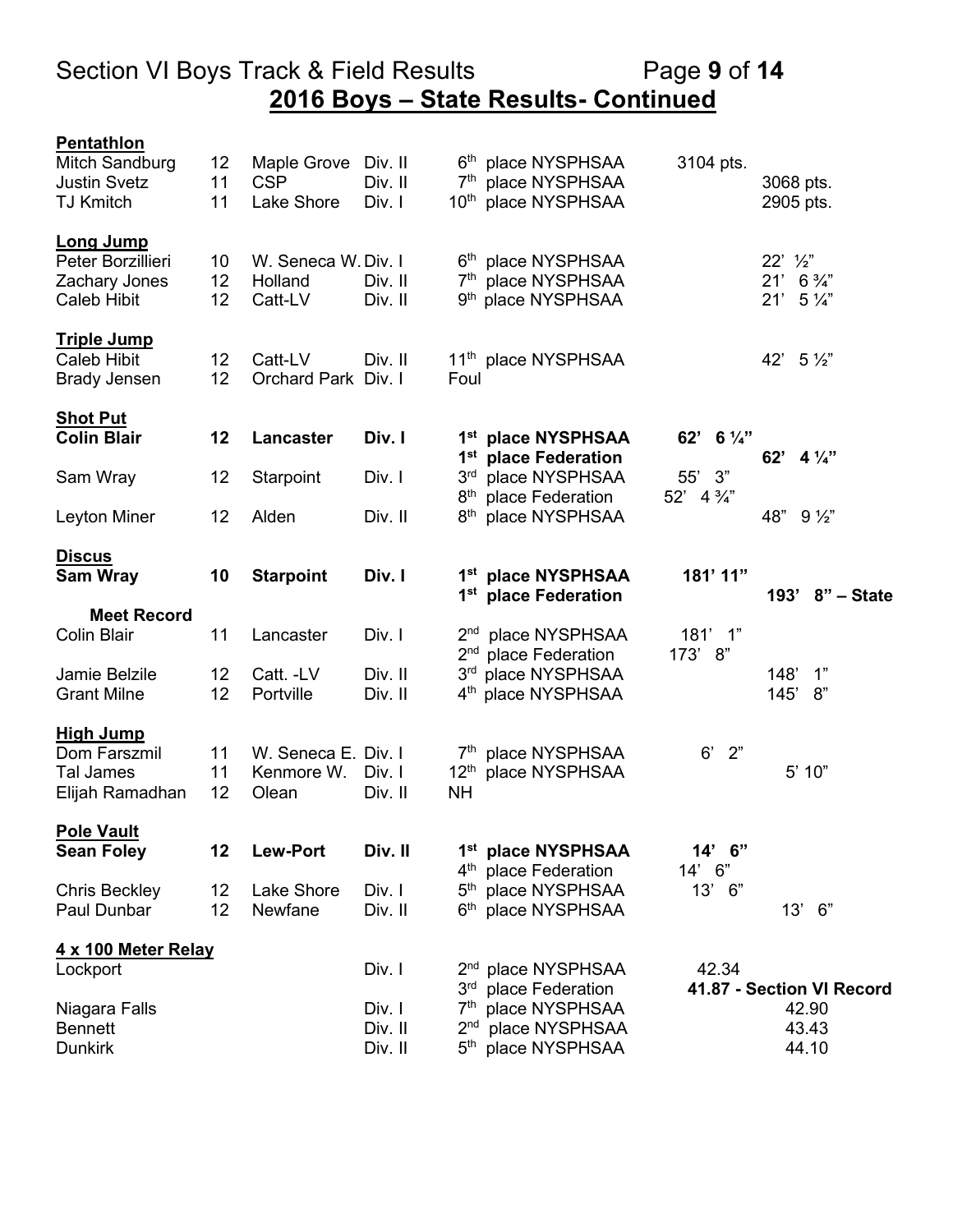## **2016 Boys – State Results- Continued**

| 4 x 400 Meter Relay        |         |           |                                  |                                |                              |                         |
|----------------------------|---------|-----------|----------------------------------|--------------------------------|------------------------------|-------------------------|
| <b>Sweet Home</b>          |         | Div. I    |                                  | 4 <sup>th</sup> place NYSPHSAA |                              | 3:18.87                 |
|                            |         |           | 6 <sup>th</sup> place Federation |                                | 3:20.35                      |                         |
| East Aurora                |         | Div. II   |                                  | 6th place NYSPHSAA             |                              | 3:28.15                 |
| Cheektowaga                |         | Div. II   |                                  | 8 <sup>th</sup> place NYSPHSAA |                              | 3:29.08                 |
| 4 x 800 Meter Relay        |         |           |                                  |                                |                              |                         |
| Lockport                   |         | Div. I    |                                  | 8 <sup>th</sup> place NYSPHSAA |                              | 7:56.62                 |
| East Aurora                |         | Div. II   |                                  | 2 <sup>nd</sup> place NYSPHSAA |                              | 7:57.26                 |
|                            |         |           | <b>New Section VI Records</b>    |                                |                              |                         |
| <b>Discus</b><br>Limestone | 194' 4" | Starpoint |                                  | Sam Wray                       |                              | Allegany-               |
|                            |         |           |                                  |                                |                              | <b>Last Chance Meet</b> |
| 4 x 100 Relay              | 41.87   |           | Lockport                         |                                | James Khalil, Waren Lavette, |                         |
| <b>State Meet</b>          |         |           |                                  | Tom Wendt, Dante Mounte        |                              |                         |

#### **2015 Boys – State Results**

| 100 meter Dash         |                 |                      |         |                                                                    |         |         |
|------------------------|-----------------|----------------------|---------|--------------------------------------------------------------------|---------|---------|
| Lavette Warren         | 11              | Lockport             | Div. I  | 2 <sup>nd</sup> place NYSPHSAA<br>5 <sup>th</sup> place Federation | 11.03   | 10.84   |
| Mike Roach             | 12 <sub>2</sub> | Lake Shore           | Div. I  | 14th place NYSPHSAA                                                |         | 11.35   |
| Alex Dildy             | 10              | <b>Bennett</b>       | Div. II | 1 <sup>st</sup> place NYSPHSAA                                     |         | 11.02   |
| Jalin Cooper           | 9               | Medina               | Div. II | 16 <sup>th</sup> place NYSPHSAA                                    |         | 11.80   |
| 200 Meter Dash         |                 |                      |         |                                                                    |         |         |
| Alex Dildy             | 10              | <b>Bennett</b>       | Div. II | 7 <sup>th</sup> place NYSPHSAA                                     |         | 22.64   |
| <b>Nathaniel Davis</b> | 9               | Sweet Home           | Div. I  | 11 <sup>th</sup> place NYSPHSAA                                    |         | 23.45   |
| Dave Wolanin           | 10              | Lancaster            | Div. I  | 14 <sup>th</sup> place NYSPHSAA                                    |         | 23.80   |
| 400 Meter Dash         |                 |                      |         |                                                                    |         |         |
| <b>Mike Coatsworth</b> | 12              | East Aurora          | Div. II | 5 <sup>th</sup> place NYSPHSAA                                     |         | 49.76   |
| <b>Tresten White</b>   | 10              | Lockport             | Div. I  | 11 <sup>th</sup> place NYSPHSAA                                    |         | 50.05   |
| 800 Meter Run          |                 |                      |         |                                                                    |         |         |
| Anthony Hawthorne 12   |                 | Niagara Falls Div. I |         | 5 <sup>th</sup><br>place NYSPHSAA                                  | 1:52.96 |         |
|                        |                 |                      |         | 7 <sup>th</sup><br>place Federation                                |         | 1:52.96 |
| Owen Barber            | 11              | Alleg.-Limes.        | Div. I  | 2 <sup>nd</sup><br>place NYSPHSAA                                  |         | 1:54.30 |
| <b>Dylan Servos</b>    | 12              | Alden                | Div. II | place NYSPHSAA<br>7 <sup>th</sup>                                  |         | 1:57.46 |
| 1600 Meter Run         |                 |                      |         |                                                                    |         |         |
| <b>Steve Neumaier</b>  | 11              | Lancaster            | Div. I  | 4 <sup>th</sup> place NYSPHSAA<br>7 <sup>th</sup>                  |         | 4:13.31 |
| Owen Barber            | 10              | Alleg-Limes.         | Div. II | place Federation<br>4 <sup>th</sup> place NYSPHSAA                 | 4:13.31 | 4:15.33 |
|                        |                 |                      |         |                                                                    |         |         |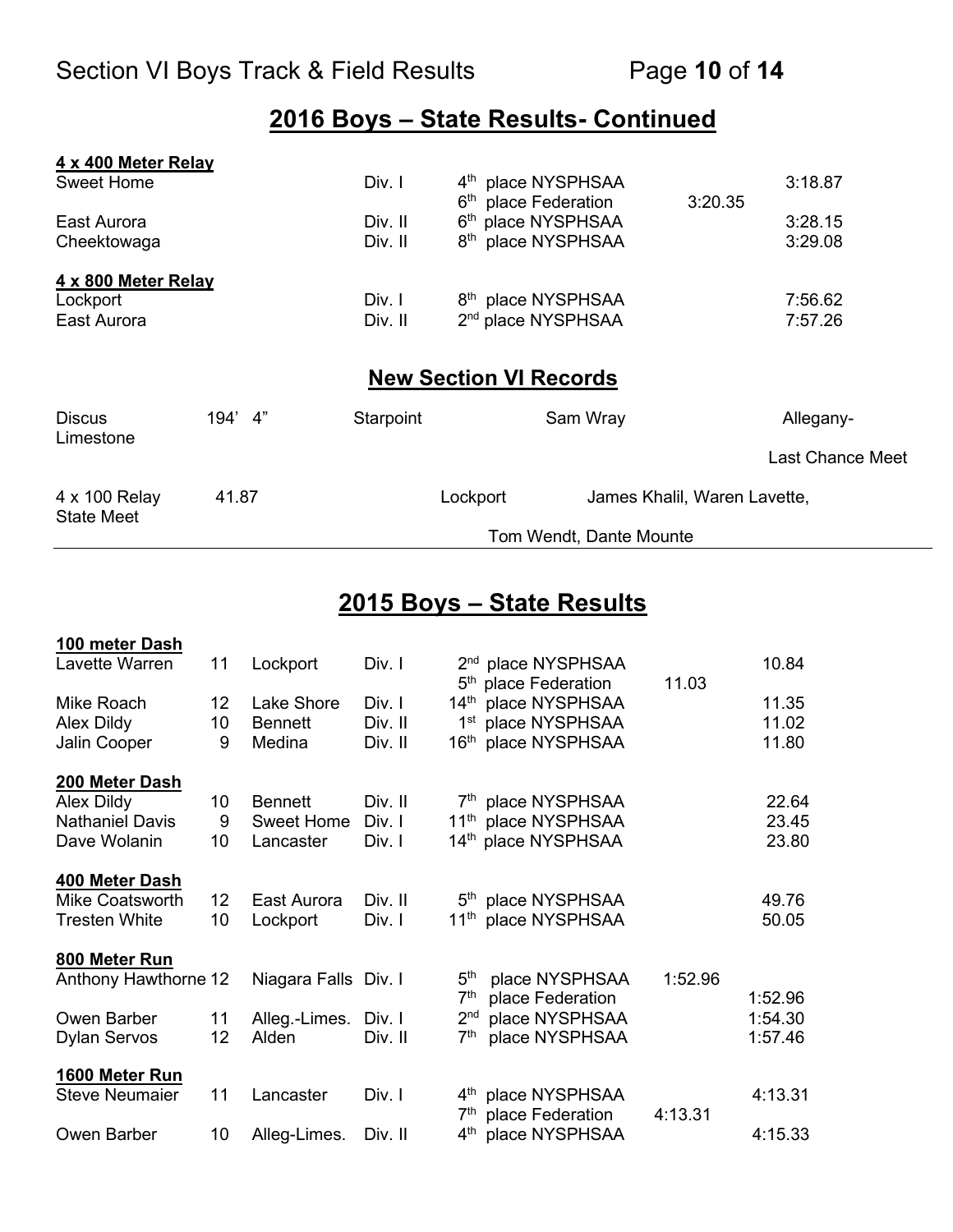# **2015 Boys – State Results- Continued**

| 3200 Meter Run                 |                 |                      |              |                                    |                                    |                       |                       |
|--------------------------------|-----------------|----------------------|--------------|------------------------------------|------------------------------------|-----------------------|-----------------------|
| Kenny Vasbinder                | 11              | East Aurora          | Div. II      | 2 <sup>nd</sup><br>8 <sup>th</sup> | place NYSPHSAA<br>place Federation | 9:29.36               | 9:29.36               |
| <b>Calvin Butlak</b>           | 12              | Lake Shore           | Div. I       | 8 <sup>th</sup>                    | place NYSPHSAA                     |                       | 9:38.66               |
| 110 Meter High Hurdles         |                 |                      |              |                                    |                                    |                       |                       |
| Jeffery Menyah                 | 11              | Niagara Falls Div. I |              | 5 <sup>th</sup>                    | place NYSPHSAA                     | 14.78                 |                       |
| <b>Ben Larson</b>              | 12              | Jamestown            | Div. I       | $10^{\rm th}$                      | place NYSPHSAA                     | 15.10                 |                       |
| Josh Fisher                    | 12              | Falconer             | Div. II      | 4 <sup>th</sup>                    | place NYSPHSAA                     |                       | 14.96                 |
| <b>MJ Morris</b>               | 12              | Amherst              | Div. II      | 15 <sup>th</sup>                   | place NYSPHSAA                     |                       | 16.76                 |
| 400 Meter Intermediate Hurdles |                 |                      |              |                                    |                                    |                       |                       |
| Jack Zagrobelny                | 12 <sub>2</sub> | East Aurora          | Div. II      | 3 <sup>rd</sup>                    | place NYSPHSAA                     |                       | 56.12                 |
| Jack Behlmaier                 | 12              | Cheektowaga Div. II  |              | $4^{\text{th}}$                    | place NYSPHSAA                     | 56.45                 |                       |
| Jeffery Menyah                 | 11              | Niagara Falls Div. I |              | $4^{\text{th}}$                    | place NYSPHSAA                     |                       | 58.90                 |
| 3000 Meter Steeplechase        |                 |                      |              |                                    |                                    |                       |                       |
| TJ Murray                      | 11              | East Aurora          | Div. I       |                                    | 4 <sup>th</sup> place NYSPHSAA     |                       | 9:44.37               |
| <b>Matt Mercer</b>             | 11              | Orchard Park Div. I  |              |                                    | 10th place NYSPHSAA                |                       | 9:56.42               |
| Josh O'Dell                    | 11              | Clymer               | Div. II      | $9^{\sf th}$                       | place NYSPHSAA                     |                       | 10:16.75              |
| <b>Pentathlon</b>              |                 |                      |              |                                    |                                    |                       |                       |
| Zack Jones                     | 11              | Holland              | Div. II      |                                    | 4 <sup>th</sup> place NYSPHSAA     |                       | 3265 pts.             |
|                                |                 |                      |              | 7 <sup>th</sup>                    | place Federation                   | 3265 pts.             |                       |
| <b>Ty Becker</b>               | 12              | Lake Shore           | Div. I       | 6 <sup>th</sup>                    | place NYSPHSAA                     |                       | 3079 pts.             |
| Connor Harrigan                | 12              | <b>Grand Island</b>  | Div. I       | 9 <sup>th</sup>                    | place NYSPHSAA                     |                       | 2885 pts.             |
| <b>Long Jump</b>               |                 |                      |              |                                    |                                    |                       |                       |
| <b>Christian Graziano</b>      | 12              | Will. South          | Div. I       |                                    | 8 <sup>th</sup> place NYSPHSAA     |                       | 21'<br>$7\frac{1}{2}$ |
| <b>Jake Valley</b>             | 11              | Lancaster            | Div. I       | 10 <sup>th</sup>                   | place NYSPHSAA                     |                       | 21'<br>$5\frac{1}{2}$ |
| <b>Nick Serafin</b>            | 12              | Depew                | Div. II      | 4 <sup>th</sup>                    | place NYSPHSAA                     |                       | 4"<br>21'             |
| Zach Sarratori                 | 12              | Wilson               | Div. II      | 16 <sup>th</sup>                   | place NYSPHSAA                     |                       | 8"<br>19'             |
| <b>Triple Jump</b>             |                 |                      |              |                                    |                                    |                       |                       |
| <b>Terius Wheatley</b>         | 11              | Orchard Park Div. I  |              |                                    | 4 <sup>th</sup> place NYSPHSAA     | $1\frac{3}{4}$<br>45' |                       |
| <b>Chris Hammond</b>           | 11              | Gowanda              | Div. II      | 7 <sup>th</sup>                    | place NYSPHSAA                     | 43'<br>$3\frac{1}{2}$ |                       |
| <b>Shot Put</b>                |                 |                      |              |                                    |                                    |                       |                       |
| <b>Britton Mann</b>            | 12              | Clarence             | Div. I       |                                    | 5 <sup>th</sup> place NYSPHSAA     |                       | $9\frac{3}{4}$<br>54' |
|                                |                 |                      |              |                                    | 7 <sup>th</sup> place Federation   | 54' 2"                |                       |
| Colin Blair                    | 11              | Lancaster            | Div. I       |                                    | 6th place NYSPHSAA                 |                       | 53' 10 3/4"           |
| Roman Greco                    | 12              | Alleg-Limes.         | Div. II      |                                    | 2 <sup>nd</sup> place NYSPHSAA     |                       | $54' 6 \%$            |
|                                |                 |                      |              | 8 <sup>th</sup>                    | place Federation                   | 53' 2"                |                       |
| <b>Michael Bowers</b>          | 12              | Randolph             | Div. II      | 5 <sup>th</sup>                    | place NYSPHSAA                     |                       | 4"<br>49'             |
| <u>Discus</u>                  |                 |                      |              |                                    |                                    |                       |                       |
| Sam Wray                       | 10              | Starpoint            | Div. I       |                                    | 1 <sup>st</sup> place NYSPHSAA     |                       | 178' 11"              |
|                                |                 |                      |              |                                    | 1 <sup>st</sup> place Federation   | 174' 10"              |                       |
| <b>Colin Blair</b>             | 11              | <b>Lancaster</b>     | Div. I       |                                    | 2 <sup>nd</sup> place NYSPHSAA     | $178'$ 2"             |                       |
|                                |                 |                      |              |                                    | 2 <sup>nd</sup> place Federation   | 172'<br>9"            |                       |
| Jamie Belzile                  | 11              | Catt. -LV            | Div. II      |                                    | 7 <sup>th</sup> place NYSPHSAA     |                       | 144' 7"               |
|                                |                 | Roman Greco<br>12    | Alleg-Limes. |                                    | Div. II                            |                       | Foul                  |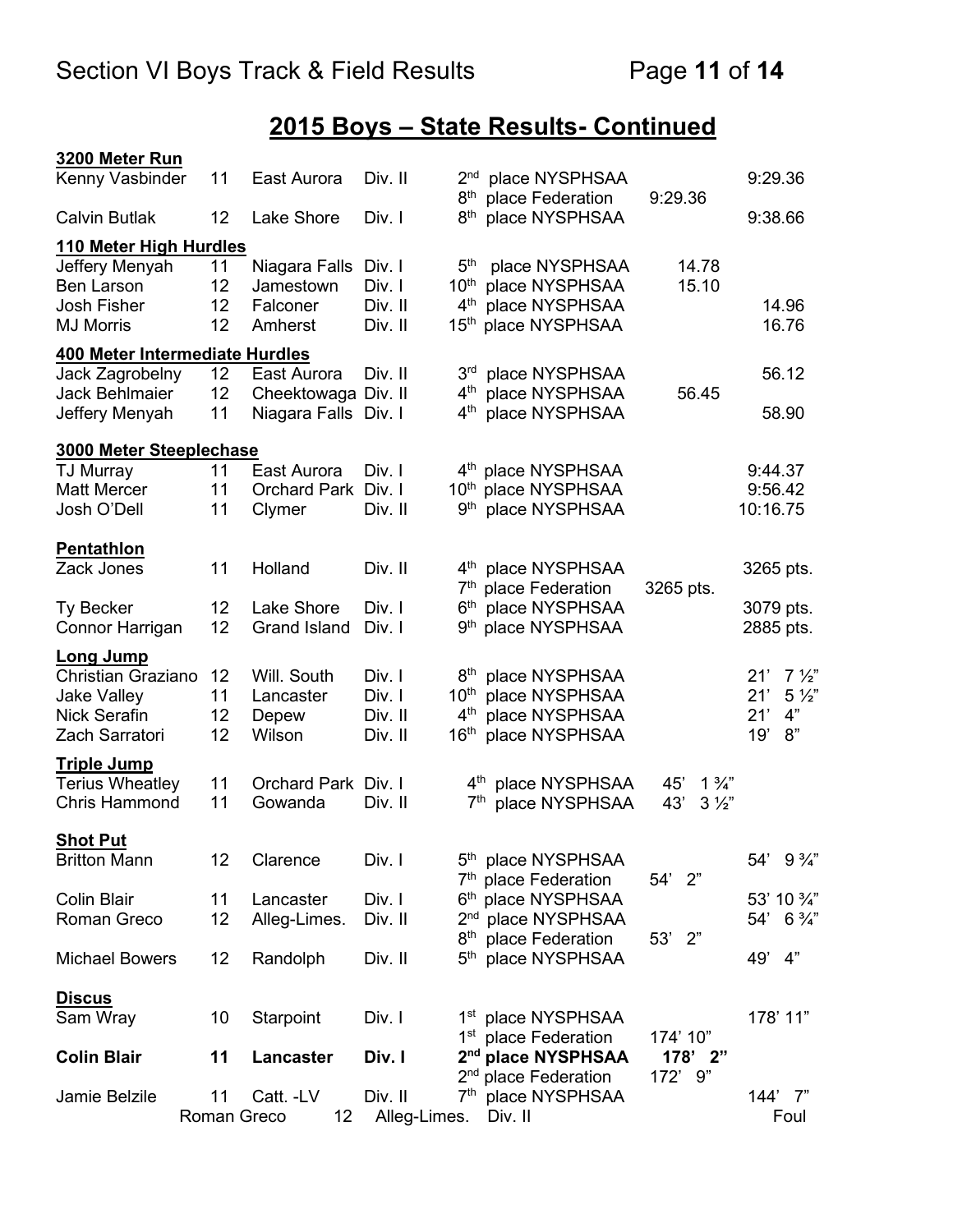## **2015 Boys – State Results- Continued**

| <b>High Jump</b><br>Nick Serafin | 11                | Depew               | Div. II |                 | 3rd place NYSPHSAA                                                 |         | 6'<br>4"           |
|----------------------------------|-------------------|---------------------|---------|-----------------|--------------------------------------------------------------------|---------|--------------------|
| <b>Terius Wheatley</b>           | 11                | Orchard Park Div. I |         |                 | 13th place NYSPHSAA                                                |         | $6^{\prime}$<br>0" |
| Shawn Cooper                     | 12                | Alden               | Div. II |                 | 8 <sup>th</sup> place NYSPHSAA                                     |         | 9"<br>5'           |
| <b>Pole Vault</b>                |                   |                     |         |                 |                                                                    |         |                    |
| Trevor Koch                      | 12                | Frontier            | Div. I  |                 | 5 <sup>th</sup> place NYSPHSAA<br>7 <sup>th</sup> place Federation | 14' 6"  | 14' 6"             |
| <b>Trent Howard</b>              | 12                | Chaut. Lake         | Div. II |                 | 4 <sup>th</sup> place NYSPHSAA                                     |         | 13'<br>6"          |
| Sean Foley                       | $12 \overline{ }$ | Lew-Port            | Div. II |                 | 10th place NYSPHSAA                                                |         | $12^{\circ}$<br>0" |
| 4 x 100 Meter Relay              |                   |                     |         |                 |                                                                    |         |                    |
| <b>Bennett</b>                   |                   |                     | Div. II |                 | 7th place NYSPHSAA                                                 |         | 44.35              |
| <b>Dunkirk</b>                   |                   |                     | Div. II |                 | 8 <sup>th</sup> place NYSPHSAA                                     |         | 44.47              |
| Lockport                         |                   |                     | Div. I  |                 |                                                                    | DQ      |                    |
| 4 x 400 Meter Relay              |                   |                     |         |                 |                                                                    |         |                    |
| East Aurora                      |                   |                     | Div. II |                 | 1 <sup>st</sup> place NYSPHSAA                                     |         | 3:22.42            |
| <b>West Seneca West</b>          |                   |                     | Div. I  |                 | 12th place NYSPHSAA                                                |         | 3:25.48            |
| Cheektowaga                      |                   |                     | Div. II | 5 <sup>th</sup> | place NYSPHSAA                                                     |         | 3:26.90            |
| 4 x 800 Meter Relay              |                   |                     |         |                 |                                                                    |         |                    |
| <b>Sweet Home</b><br>Record      |                   |                     | Div. I  |                 | 3rd place NYSPHSAA                                                 |         | 7:47.44 Section    |
|                                  |                   |                     |         |                 | 3 <sup>rd</sup> place Federation                                   | 7:47.44 |                    |
| East Aurora                      |                   |                     | Div. II |                 | 2 <sup>nd</sup> place NYSPHSAA                                     |         | 7:58.88            |

## **2014 Boys – State Results**

| 100 meter Dash          |                 |                     |         |                                 |       |       |
|-------------------------|-----------------|---------------------|---------|---------------------------------|-------|-------|
| <b>Mitch Fuller</b>     | 12              | Lancaster           | Div. I  | 7th place NYSPHSAA              |       | 10.98 |
| <b>Justice Milton</b>   | 11              | <b>Sweet Home</b>   | Div. I  | 14th place NYSPHSAA             |       | 11.23 |
| Alex Dildy              | 9               | Bennett             | Div. II | 4 <sup>th</sup> place NYSPHSAA  |       | 10.98 |
| <b>Nick Barlette</b>    | 12              | <b>Dunkirk</b>      | Div. II | 11 <sup>th</sup> place NYSPHSAA |       | 11.31 |
| 200 Meter Dash          |                 |                     |         |                                 |       |       |
| <b>Adrian Cannon</b>    | 12              | <b>Frontier</b>     | Div. I  | 10 <sup>th</sup> place NYSPHSAA |       | 22.54 |
| <b>Derrell Hennings</b> | 12 <sub>2</sub> | <b>Sweet Home</b>   | Div. I  | 11 <sup>th</sup> place NYSPHSAA |       | 22.72 |
| Alex Dildy              | 9               | Bennett             | Div. II | 13th place NYSPHSAA             |       | 22.77 |
| <b>Brandon Frye</b>     | 11              | Tonawanda           | Div. II | 19th place NYSPHSAA             |       | 23.45 |
| 400 Meter Dash          |                 |                     |         |                                 |       |       |
| <b>Jack Behlmaier</b>   | 11              | Cheektowaga Div. II |         | 6 <sup>th</sup> place NYSPHSAA  | 50.52 |       |
| <b>Bobby Liebel</b>     | 9               | Tonawanda           | Div. II | 7 <sup>th</sup> place NYSPHSAA  |       | 50.64 |
| Matt Schaefer           | 12              | Will. North         | Div. I  | 14th place NYSPHSAA             |       | 52.62 |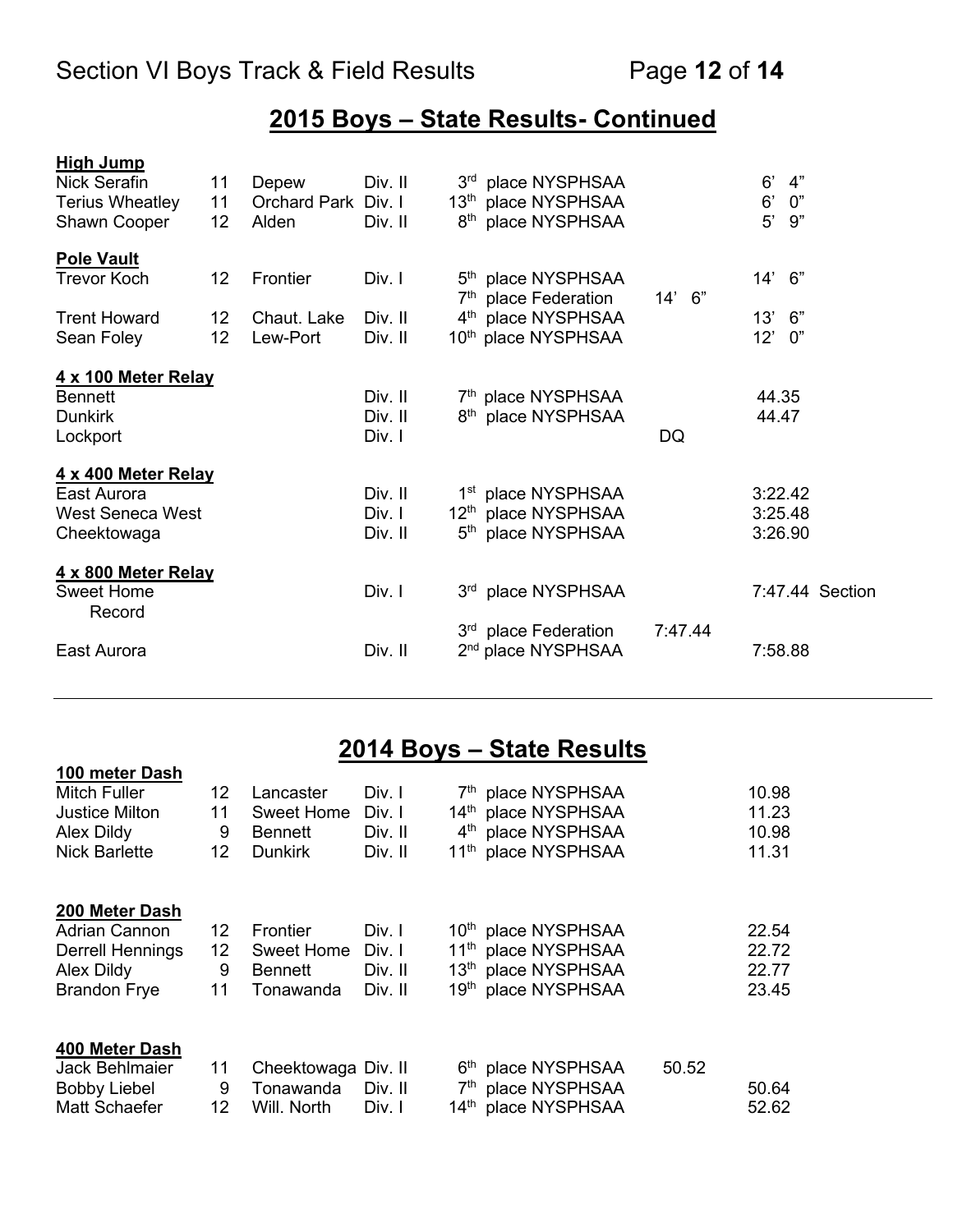# **2014 Boys – State Results - Continued**

| 800 Meter Run                               |                 |                            |                    |                                    |                                                                    |                         |                           |
|---------------------------------------------|-----------------|----------------------------|--------------------|------------------------------------|--------------------------------------------------------------------|-------------------------|---------------------------|
| <b>Corey Wefing</b>                         | 12              | <b>Maple Grove Div. II</b> |                    | 1 <sup>st</sup><br>2 <sub>nd</sub> | place NYSPHSAA<br>place Federation                                 | 1:54.60                 | 1:54.60                   |
| <b>TJ Hornberger</b>                        | 12              | <b>Lake Shore</b>          | Div. I             | 3 <sup>rd</sup><br>4 <sup>th</sup> | place NYSPHSAA<br>place Federation                                 | 1:54.84                 | 1:54.84                   |
| Matt McLaughlin                             | 10              | East Aurora                | Div. II            | $10^{\text{th}}$                   | place NYSPHSAA                                                     |                         | 2:00.88                   |
| 1600 Meter Run<br><b>TJ Hornberger</b>      | 12              | <b>Lake Shore</b>          | Div. I             | 3 <sup>rd</sup>                    | place NYSPHSAA                                                     |                         | 4:10.21 Section VI Record |
|                                             |                 |                            |                    | 3 <sup>rd</sup>                    | place Federation                                                   |                         | 4:10.21                   |
| <b>Corey Wefing</b>                         | 12              | <b>Maple Grove Div. II</b> |                    | 3 <sup>rd</sup>                    | place NYSPHSAA                                                     | 4:17.29                 |                           |
| 3200 Meter Run                              |                 |                            |                    |                                    |                                                                    |                         |                           |
| <b>Owen Barber</b><br><b>Peter Rindfuss</b> | 10<br>10        | Alleg-Limes.<br>Hamburg    | Div. II<br>Div. II | 2 <sup>nd</sup>                    | place NYSPHSAA<br>11 <sup>th</sup> place NYSPHSAA                  | 9:33.17                 | 9:54.13                   |
| 110 Meter High Hurdles                      |                 |                            |                    |                                    |                                                                    |                         |                           |
| Jeffery Menyah                              | 10              | Niagara Falls Div. I       |                    |                                    | 7th place NYSPHSAA                                                 |                         | 15.17                     |
| Daquane Spikes                              | 12              | Sweet Home                 | Div. I             |                                    | 9th place NYSPHSAA                                                 |                         | 15.24                     |
| Josh Fisher                                 | 11              | Falconer                   | Div. II            |                                    | 10th place NYSPHSAA                                                |                         | 15.53                     |
| Michael Jordan Morri<br>17.08               |                 | 12                         | Amherst            | Div. II                            | 17 <sup>th</sup>                                                   | place NYSPHSAA          |                           |
| 400 Meter Intermediate Hurdles              |                 |                            |                    |                                    |                                                                    |                         |                           |
| Mitchel Moore                               | 12              | Grand Island Div. I        |                    |                                    | 4 <sup>th</sup> place NYSPHSAA                                     |                         | 54.65                     |
|                                             |                 |                            |                    |                                    | 4 <sup>th</sup> place Federation                                   | 54.88                   |                           |
| <b>Jordan Powers</b>                        | 12              | Southwestern Div. II       |                    |                                    | 4 <sup>th</sup> place NYSPHSAA                                     |                         | 56.18                     |
| Daquane Spikes                              | 12              | Sweet Home Div. I          |                    |                                    | 13th place NYSPHSAA                                                | 56.24                   |                           |
| 3000 Meter Steeplechase                     |                 |                            |                    |                                    |                                                                    |                         |                           |
| Dan Huben                                   | 12              | Clarence                   | Div. I             |                                    | 4 <sup>th</sup> place NYSPHSAA                                     |                         | 9:24.94                   |
|                                             |                 |                            |                    | $4^{\text{th}}$                    | place Federation                                                   | 9:24.94                 |                           |
| <b>Cal Butlak</b>                           | 11              | Lake Shore                 | Div. I             | 7 <sup>th</sup>                    | place NYSPHSAA                                                     |                         | 9:36.40                   |
|                                             |                 |                            |                    |                                    | 8 <sup>th</sup> place Federation                                   | 9:36.40                 |                           |
| Josh O'Dell                                 | 10              | Clymer                     | Div. II            |                                    | 10th place NYSPHSAA                                                |                         | 10:04.75                  |
| <b>Pentathlon</b>                           |                 |                            |                    |                                    |                                                                    |                         |                           |
| <b>Bruce Moeller</b>                        | 12              | <b>Barker</b>              | Div. II            |                                    | 2 <sup>nd</sup> place NYSPHSAA<br>4 <sup>th</sup> place Federation | 3335 pts.<br>3335 pts.  |                           |
| <b>Ty Becker</b>                            | 11              | <b>Lake Shore</b>          | Div. I             | 7 <sup>th</sup>                    | place NYSPHSAA                                                     |                         | 3040 pts.                 |
| Zack Jones                                  | 10              | Holland                    | Div. II            |                                    | 6th place NYSPHSAA                                                 |                         | 3006 pts.                 |
| <b>Long Jump</b>                            |                 |                            |                    |                                    |                                                                    |                         |                           |
| Greggory Hart                               | 12 <sub>2</sub> | W. Seneca W. Div. I        |                    |                                    | 13th place NYSPHSAA                                                |                         | 21'<br>4"                 |
| Dawan Jones                                 | 12              | Tapestry                   | Div. II            |                                    | 12th place NYSPHSAA                                                |                         | 21'<br>$2\frac{1}{2}$     |
| <b>Triple Jump</b>                          |                 |                            |                    |                                    |                                                                    |                         |                           |
| Dawan Jones                                 | 12 <sub>2</sub> | Tapestry                   | Div. II            | 7 <sup>th</sup>                    | place NYSPHSAA                                                     | $\overline{1}$ "<br>44' |                           |
| <b>Teddy Okon</b>                           | 12              | Clarence                   | Div. I             | 15 <sup>th</sup>                   | place NYSPHSAA                                                     | 41'<br>$8\frac{1}{4}$   |                           |